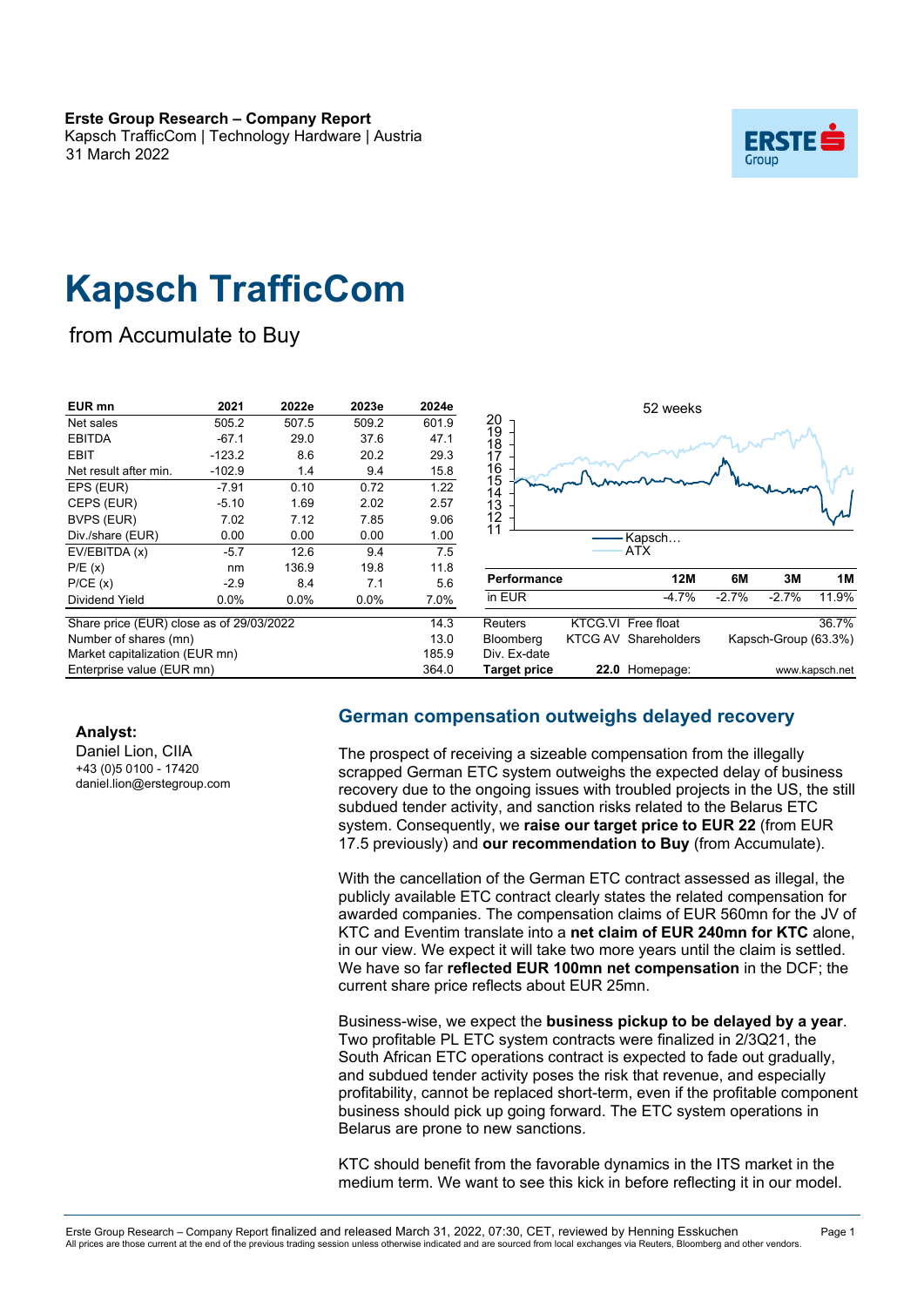Kapsch TrafficCom | Technology Hardware | Austria 31 March 2022

**German compensation vs delayed business pick-up**

**Arbitral tribunal confirmed claim to receive compensation for illegally scrapped German ETC system contract**

**Compensation amount to be decided in phase two of arbitral tribunal proceeding**

**Compensation at around EUR 560mn covered by ETC contract**

**Legal costs of proceedings continuously reflected in P&L**

#### **Investment story**

The positive ruling on receiving a significant compensation for the scrapped German ETC system for personal cars outweighs the expected delay of business picking up due to the Covid related delay in tender activity and not yet concluded troubled project in the US. Even though we do not expect KTC to receive the compensation in the immediate future, we have high confidence it will be significant, as the publicly available contract is very clear about the illegal cancellation that has just been confirmed by the arbitration tribunal.

The arbitral tribunal has decided that autoTicket is entitled to damages and reimbursement of expenses for the scrapped German ETC system for personal cars. autoTicket, the JV of KTC and CTS Eventim, has asserted claims for compensation in the amount of approx. EUR 560mn against the Federal Republic of Germany. The arbitral tribunal confirmed the claims asserted by autoTicket, said that the unilateral cancellation of the contract was unlawful without compensation and rejected the poor performance of autoTicket as a reason for the termination. The first phase of the two-stage arbitral proceedings has thus been concluded. In a second stage, the amount of compensation needs to be decided upon.

This is very positive news for KTC, even though it might take more time until the compensation amount is decided upon and transferred to KTC. It is also positive that the allegation of autoTicket having provided a poor performance implementing the contract has been rejected by the court. KTC's share of the claimed compensation of autoTicket is 50% or EUR 280mn. This claim does not yet include the smaller tolling enforcement contract, which KTC was awarded alone. There is a separate arbitral tribunal for the enforcement contract, and as the contract is set up differently, it does not necessarily mean that KTC will also be entitled to receive compensation for it as well. We expect there is a low double-digit EURmn compensation in the cards for the enforcement contract if the arbitral tribunal decides in favor of KTC.

We have reviewed the publicly available German ETC implementation and operation contract. An illegal cancellation of the contract, as was just confirmed by the arbitral tribune, is explicitly mentioned entitling the contracting partners to receive compensation amounting to the Equity Value of the contract plus equity. Consequently, we are fairly certain it is just a question of time when this compensation is awarded. As the first phase of arbitral proceedings took two years, we would assume a similar period for the second phase as a best guess, unless all parties agree on a compromise regarding the amount in order to shorten the proceedings. The compensation amount is adjusted for inflation with 2% or EUR 11mn p.a., so far adding about EUR 22mn to the EUR 560mn claimed compensation or to any reported compensation, respectively, and is subject to local taxes.

Costs related to the compensation (e.g. legal costs) have been continuously reflected in KTC's P&L and we expect them to continue to be reflected as long as the proceedings are not concluded. In FY20/21, autoTicket reported a loss of EUR 7.7mn, translating into a loss of EUR 3.85mn for KTC reflected at equity (in OOR). This covers running operating costs related to the legal proceedings as well as financial costs related to the funding received from the JV partners for operations. These costs will obviously be omitted once the compensation is settled.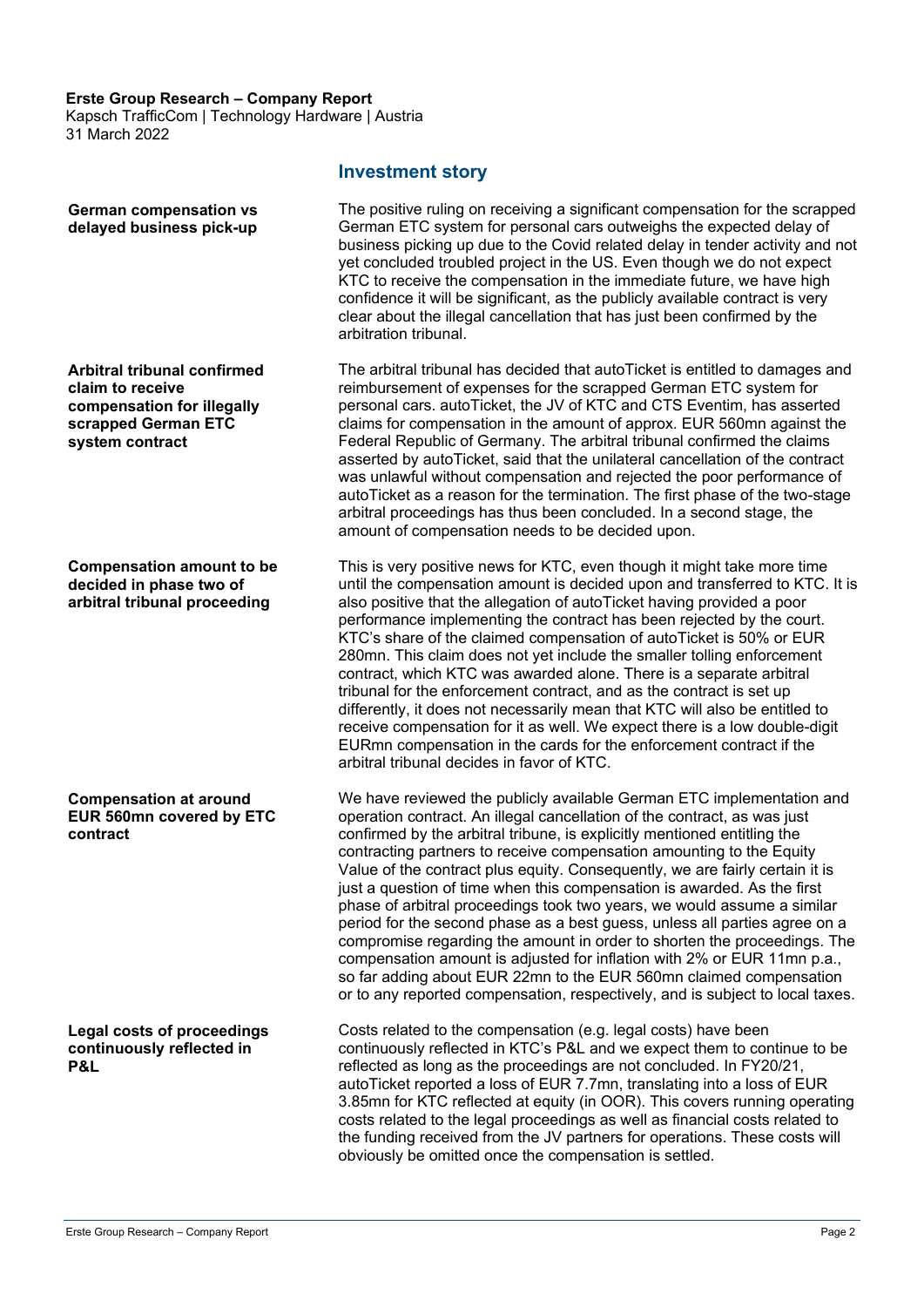Kapsch TrafficCom | Technology Hardware | Austria 31 March 2022

**Compensation alone could have value of EUR 18.5 per share**

**3Q21/22 indicates delay in** 

**business pickup**

KTC's 100% subsidiary, MTS Maut & Telematik Services, deals with the enforcement contract and reported a loss of EUR 0.7mn for FY20/21. This loss also stems from the costs for the legal proceedings and financing. In any case, it should be clear that the compensation payment is significant when reflecting KTC's current market cap of EUR 184mn (as of March 30). The claimed compensation of EUR 560mn translates into EUR 21.5 per share before tax and inflationary adjustments, about 150% of the current share price. German corporate income tax is 15% plus a solidarity tax of 5.5%. Reflecting both the inflationary adjustment of 2% p.a., assuming a final settlement two years from now and four years after starting the legal proceedings, as well as the tax, we arrive at a net compensation of EUR 240mn or EUR 18.5 per share for KTC. This does not reflect tax losses carried forward, which could add up to some EUR 30mn for autoTicket until the dispute is settled. A potential compensation for the enforcement contract could come on top, but is definitely marginal compared to the implementation and operations contract.

#### **Business development**

Our findings from 3Q21/22 are that recovery will take longer, even though the turnaround after the heavy restructuring was to a large extent concluded in the last FY20/21. On one hand, KTC is still working off troubled projects in the US. On the other hand, market dynamics have not yet picked up sufficiently in order to raise business levels and enable economies of scale. While we regard the topic of road pricing, traffic management and the digitization of transport as secular trends with huge opportunities for KTC, public procurement (especially in Europe) has been seeing delays in tender activity due to COVID. The US market activity has picked up, though, but KTC needs to finalize troubled projects in order to free capacity for new business. This does not mean that order intake in the US has not improved, but it should rather increase in dynamics going

#### **KTC: Adjustments in FY20/21 and FY21/22 Adjustments in FY21/22**

forward.

| (EURmn)                         | FY20/21  | 1H 21/22 | 3Q 21/22* | 1-3Q 21/22*    | 4Q21/22e | FY21/22e       | FY21/22e y/y |
|---------------------------------|----------|----------|-----------|----------------|----------|----------------|--------------|
| Revenue reported                | 505.1746 | 255.169  | 123.931   | 379.1          | 128.8    | 507.9          | 0.5%         |
| Project impairments             | 79       |          | 9.5       | 9.5            |          | 9.5            | $-88.0%$     |
| Revenue adjusted                | 584.1746 | 255.169  | 133.431   | 388.6          | 128.8    | 517.4          | $-11.4%$     |
| <b>EBITDA</b> reported          | $-67.1$  | 21.4     | 0.8       | 22.2           | 6.8      | 29.0           | $-143.2%$    |
| Settlement patent case          |          | 3        |           | 3              |          | 3              |              |
| leasing sale                    |          | $-3.1$   |           | $-3.1$         |          | $-3.1$         |              |
| Customer project settlement     |          | 4        |           | $\overline{4}$ |          | $\overline{4}$ |              |
| Severance pay for Laux          |          |          | 1.7       | 1.7            |          | 1.7            |              |
| Margin adjustments US           |          |          | 10.6      | 10.6           |          | 10.6           |              |
| <b>Total adjustments EBITDA</b> | 114.3    | 3.9      | 12.3      | 16.2           | $\theta$ | 16.2           | $-85.8%$     |
| <b>EBITDA adjusted</b>          | 47.2     | 25.3     | 13.1      | 38.4           | 6.8      | 45.2           | $-4.1%$      |
| ordinary depreciation           | 31.2     | 10.7     | 5.7       | 16.4           | 4.0      | 20.4           |              |
| GW impairment                   | 24.8     |          |           |                |          | 0.0            |              |
| <b>EBIT</b> reported            | -123.2   | 10.6     | -4.8      | 5.8            | 2.7      | 8.6            | nm           |
| <b>Total adjustments EBIT</b>   | 139.1    | 3.9      | 12.3      | 16.2           | 0.0      | 16.2           | $-88.4%$     |
| <b>EBIT adjusted</b>            | 15.9     | 14.5     | 7.5       | 22.0           | 2.7      | 24.8           | 55.6%        |
| adj. EBITDA margin              | 8.1%     | 9.9%     | 9.9%      | 9.9%           | 5.2%     | 8.7%           |              |
| adj. EBIT margin                | 2.7%     | 5.7%     | 5.6%      | 5.7%           | 2.1%     | 4.8%           |              |
| reported EBITDA margin          | $-13.3%$ | 8.4%     | 0.7%      | 5.9%           | 5.2%     | 5.7%           |              |
| reported EBIT margin            | $-24.4%$ | 4.2%     | $-3.9%$   | 1.5%           | 2.1%     | 1.7%           |              |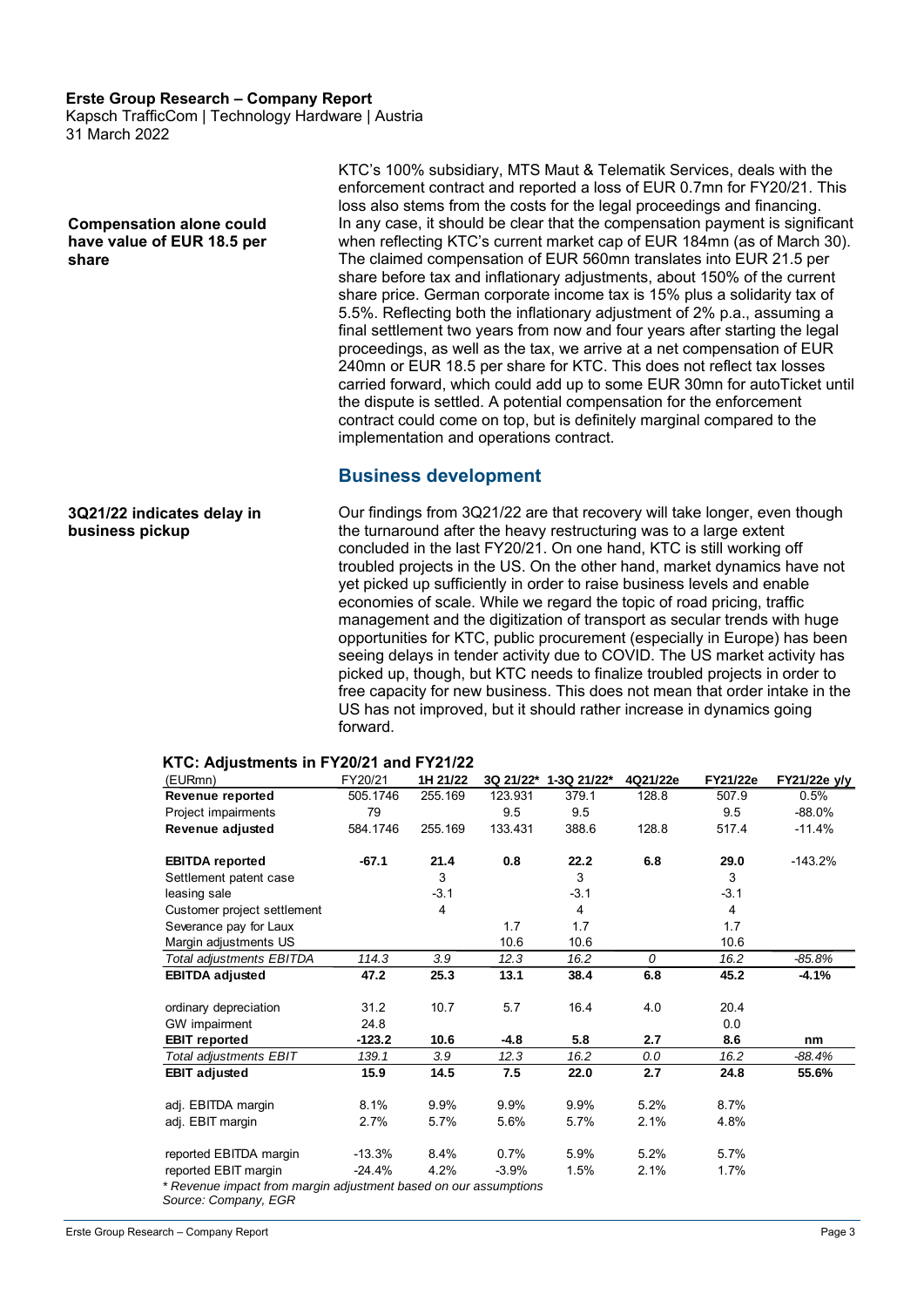Kapsch TrafficCom | Technology Hardware | Austria 31 March 2022

| <b>Profitable PL contracts need</b><br>to be compensated   | When digging deeper into the 3Q21/22 figures, reflecting on the ended<br>tolling contracts in Poland (September and November), and adjusting for<br>one-offs, we see that revenue, and especially profitability, does not look too<br>bad. It might be too early, though, to start assuming that the adjusted<br>profitability will become the reported profitability as of now, as there is a risk<br>of further contract margin adjustments in the US that cannot be ruled out.<br>We will also need to see the extent to which the concluded PL ETC<br>contracts, which we assume to have had attractive profitability, can be<br>replaced by increasing component sales and new business going forward.                                                                                                        |
|------------------------------------------------------------|--------------------------------------------------------------------------------------------------------------------------------------------------------------------------------------------------------------------------------------------------------------------------------------------------------------------------------------------------------------------------------------------------------------------------------------------------------------------------------------------------------------------------------------------------------------------------------------------------------------------------------------------------------------------------------------------------------------------------------------------------------------------------------------------------------------------|
| <b>Belarus ETC operations</b><br>could be at risk          | In addition to the effects mentioned above, the war in Ukraine has put the<br>Belarus ETC (Electronic Toll Collection) system operations contract at risk.<br>While it is too early to say how this will play out, as sanctions against<br>Belarus have not yet restricted KTC from operating the ETC system, such a<br>situation might still be in the cards. In a worst-case scenario, KTC might let<br>go of the Belarus ETC operations, which we estimate to generate about<br>EUR 40-45mn in revenue and at least some EUR 6-10mn in EBIT. So far,<br>we have not reflected such a development in our model.                                                                                                                                                                                                  |
| <b>South African ETC</b><br>operations likely to fade out  | Finally, the South African ETC operation contract is likely to start fading out.<br>Discussions on either replacing the ETC system in Gauteng with a<br>nationwide fuel levy or at least stopping the system are becoming louder. It<br>might also be possible that another ETC operator will take over, as KTC<br>has already expressed its intention to quit doing business in Africa. The<br>current ETC operation contract has been prolonged until February 2022<br>(from December 2021) and is now being extended on a monthly basis until<br>a decision is taken on how to proceed with the system. Revenue from this<br>project is estimated at some EUR 30-35mn p.a.; currently, the EBIT<br>contribution is likely at some EUR 1-3mn.<br><b>Market update</b>                                            |
| Immense budgets to fuel<br>growth in the mid-term          | Overall, there is a long list of national and supranational infrastructure<br>funding programs supporting the digitization and decarbonization of the<br>transport industry that have been introduced since 2020 or will become<br>effective in the coming years:                                                                                                                                                                                                                                                                                                                                                                                                                                                                                                                                                  |
|                                                            | American Rescue Plan Act (ARP) and COVID-19 Emergency<br>Funding to State and Local Governments: USD 350bn.<br>The European 2027 budget including the NextGenerationEU<br>recovery plan amounts to EUR 2bn at current prices (EUR 1.8bn at<br>2018 prices; of which EUR 750mn NextGenEU). In this overall budget,<br>the green deal is reflected with a third of the total, amounting to EUR<br>600bn in current prices.<br>EU road charging regulation update: The EU parliament passed a<br>$\bullet$<br>new road pricing regulation in February 2022, aiming to phase out time-<br>based road user charging for heavy-duty vehicles on the core Trans-<br>European Network by 2030 in favor of distance-based. This regulation<br>update also covers the EU-wide standardization of emission-based<br>charging. |
| <b>Business potential is slowly</b><br>gaining in dynamics | Tolling potentials - market dynamics:<br>Overall, there is a large number of potential projects of all sizes, ranging<br>from small, very local traffic management solutions to nationwide electronic<br>tolling systems. There are potentially both greenfield and brownfield                                                                                                                                                                                                                                                                                                                                                                                                                                                                                                                                     |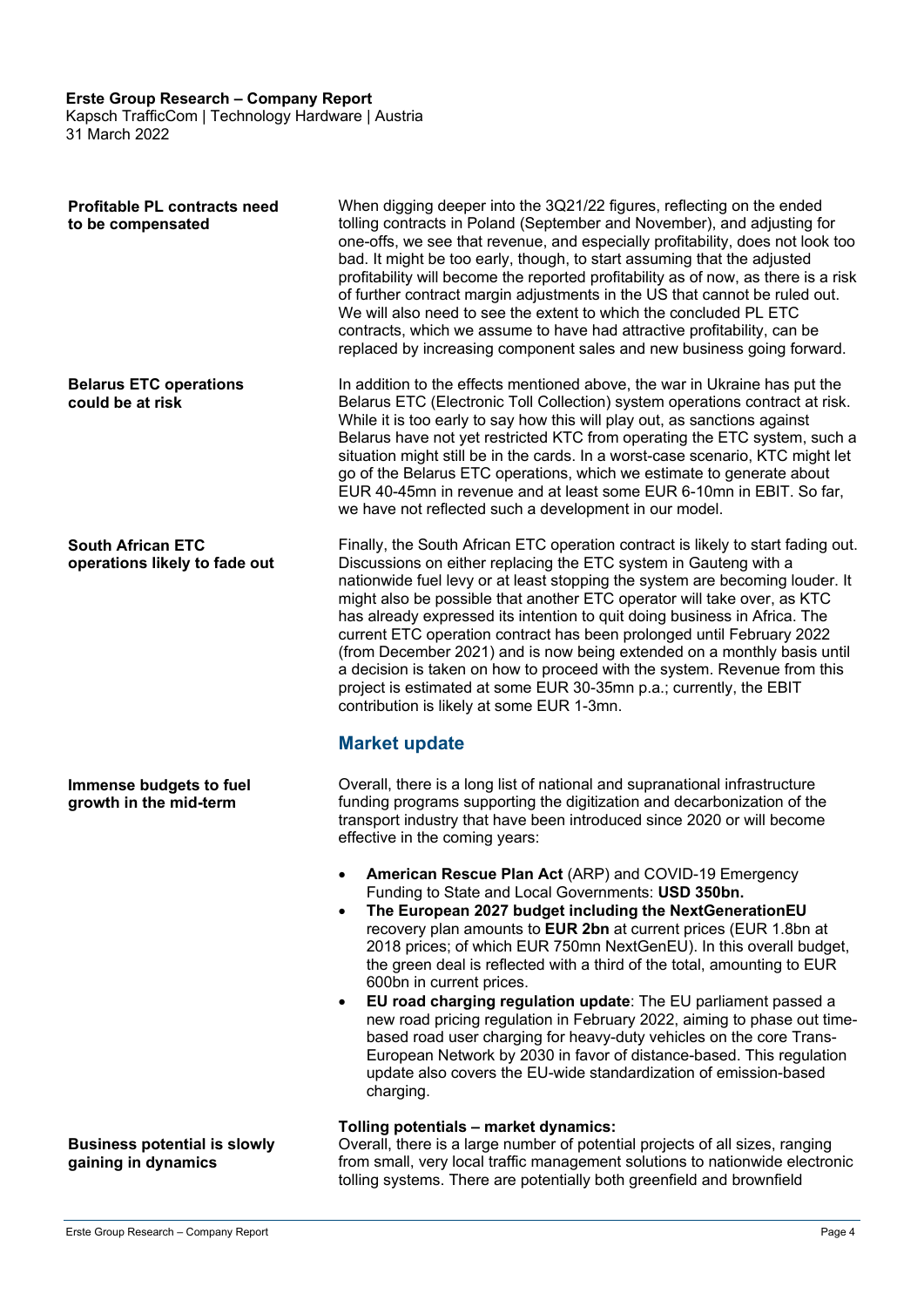Kapsch TrafficCom | Technology Hardware | Austria 31 March 2022

|                                                                                           | projects for Multi Lane Free Float (MLFF) solutions based on DSRC<br>(Microwave) or GNSS (Satellite) technology.                                                                                                                                                                                                                                                                                                                                                                                                                                                                                                                                                                                                                                                                                                                                                                                                                             |
|-------------------------------------------------------------------------------------------|----------------------------------------------------------------------------------------------------------------------------------------------------------------------------------------------------------------------------------------------------------------------------------------------------------------------------------------------------------------------------------------------------------------------------------------------------------------------------------------------------------------------------------------------------------------------------------------------------------------------------------------------------------------------------------------------------------------------------------------------------------------------------------------------------------------------------------------------------------------------------------------------------------------------------------------------|
| EV penetration calls for road<br>pricing and traffic<br>management                        | We should also not forget that the transition to electric vehicles (EV) is<br>punching significant holes in national budgets. While EVs receive state<br>funding when bought, they cannibalize fuel tax income that at some point<br>will need to be replaced by other means of (tax) income. Distance-based<br>road pricing is seen as a necessity to compensate for the expected<br>decrease in fuel tax as it has already been implemented in Norway, the<br>country with the highest EV penetration globally. Traffic management<br>solutions would be complementary to distance-based road pricing.                                                                                                                                                                                                                                                                                                                                     |
| <b>NA shows strongest market</b><br>activity                                              | Regional market activity update<br>North America: Strong market activity, several small / mid-sized projects in<br>the pipeline or on the horizon. Partial replacement of plaza (manual) tolling<br>solutions with DSRC and smart phone-based tolling solutions. KTC's smart<br>tolling app uproad! is gradually gaining traction and KTC is aiming to<br>expand its cooperation with car OEMs to add users to its solution. So far,<br>Ford is the only officially announced smartphone tolling cooperation partner<br>in the US.                                                                                                                                                                                                                                                                                                                                                                                                           |
| LatAM: Small-scale projects,<br>digitization of tolling                                   | LatAM: Plaza tolling is still the dominant technology and KTC is also<br>implementing plaza tolling solutions. Gradually, some of these manual<br>tolling solutions are being replaced by MLFF (Multi Lane Free Float) tolling<br>solutions.                                                                                                                                                                                                                                                                                                                                                                                                                                                                                                                                                                                                                                                                                                 |
| Europe with huge catch-up<br>potential                                                    | <b>Europe:</b> There is a wide range of opportunities, but current market activity<br>is rather low. In France and Spain, the transition from plaza tolling is now<br>moving to MLFF. Some national ETC systems are planned in several<br>countries in Europe; there is also the switch to GNSS from Microwave or<br>the introduction of city tolling. The EETS directive is set to build a trans-<br>European tolling network, simplifying tolling when driving across Europe.<br>EETS (European Electronic Tolling Service) is slowly increasing in<br>dynamics. KTC has been adding countries to its network (e.g. Poland),<br>recently, while others in which KTC is already running pilots should be<br>added soon. The more countries that become operational for KTC under<br>the EETS regime, the easier it will be to acquire new (logistics) clients for<br>its EETS solution, bringing it closer to a positive EBIT contribution. |
| Asia: New opportunities to be<br>tapped, Australia strong                                 | Asia: KTC seems to be slowly gaining a foothold in the Asian market,<br>supplying smaller DSRC and IR (infrared) tolling solutions. There are bigger<br>potentials as well, while countrywide ETC solutions are also being<br>discussed (e.g. India). Australia remains the country with the highest<br>market share for KTC in APAC of some 70% of ETC systems supplied.                                                                                                                                                                                                                                                                                                                                                                                                                                                                                                                                                                    |
| <b>M&amp;A suggests companies</b><br>betting on market pick-up,<br>increasing competition | M&A is picking up, signaling the upcoming market potential in the field of<br>traffic management and electronic tolling. The most prominent recent deals<br>are the acquisition of Transcore, the market leader in transportation<br>solutions in North America, by Singapore-based ST Engineering in October<br>2021, and the acquisition of Yunex, a Siemens subsidiary offering traffic<br>management solutions, by Atlantia (mother company of Italy-based<br>autostrade) in January 2022. While it is expected to take some time to<br>generate synergies from these acquisitions, both acquirers should benefit<br>from cross-selling going forward. The advantage of KTC vs. peers is the<br>already integrated product offering, covering the full value chain of traffic<br>management and tolling solutions. Going forward, we assume competition<br>to intensify to some extent, but we also see high market entry barriers as    |

references play a major role in public tenders.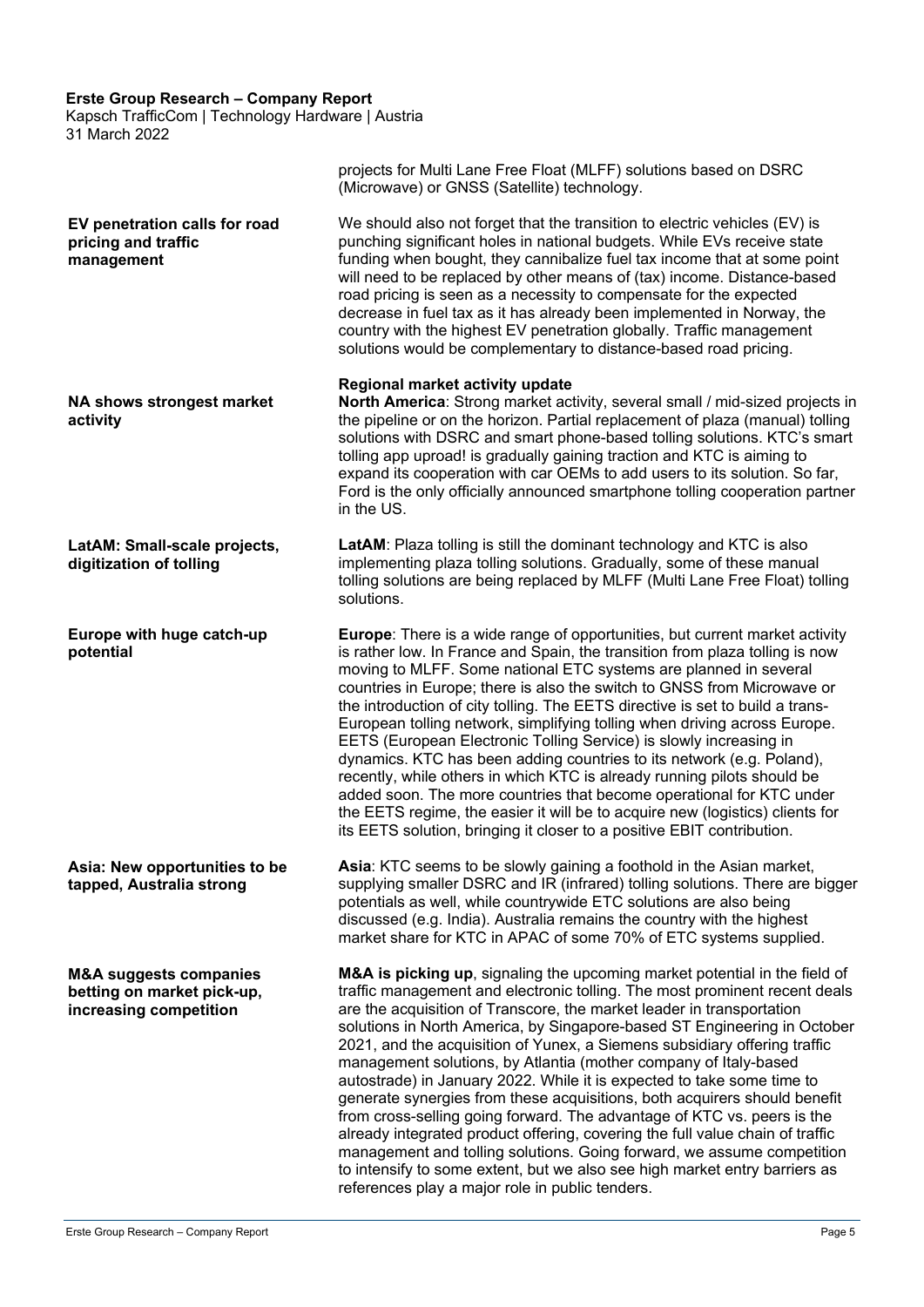Kapsch TrafficCom | Technology Hardware | Austria 31 March 2022

#### **Change in estimates**

#### While the market environment for KTC looks very promising with regards to business potentials for the medium and long term, the short term is still marked with delays in new tenders on one hand and some potential impact from the troubled projects in the US on the other hand. The latter could lead to further impairments in the coming quarters, which we have not yet reflected in our estimates. **Outlook: Strong mid/long term, weak short term**

### **Change in estimates Change in estimates**

| <b>Change in estimates</b><br><b>Consolidated, IFRS</b> | $2021/22e = FY22e$ |               |          |            | $2022/23e = FY23e$ |           | $2023/24e = FY24e$ |               |          |  |
|---------------------------------------------------------|--------------------|---------------|----------|------------|--------------------|-----------|--------------------|---------------|----------|--|
| (EUR, mn)                                               | <b>Now</b>         | <b>Before</b> | Change   | <b>Now</b> | Before             | Change    | <b>Now</b>         | <b>Before</b> | Change   |  |
| Revenues                                                | 507.9              | 543.0         | $-6.5\%$ | 509.8      | 611.1              | -16.6%    | 602.4              | 673.8         | -10.6%   |  |
| <b>EBITDA</b>                                           | 29.0               | 41.0          | $-29.3%$ | 37.7       | 56.5               | $-33.3%$  | 47.2               | 61.9          | $-23.8%$ |  |
| <b>EBITDA</b> margin                                    | 5.7%               | 7.6%          | -24.5%   | 7.4%       | 9.2%               | $-20.0\%$ | 7.8%               | 9.2%          | $-14.8%$ |  |
| EBIT                                                    | 8.6                | 20.0          | -56.9%   | 20.2       | 36.9               | $-45.2\%$ | 29.3               | 40.5          | -27.7%   |  |
| <b>EBIT</b> margin                                      | 1.7%               | 3.7%          | -54.0%   | 4.0%       | 6.0%               | $-34.3%$  | 4.9%               | $6.0\%$       | $-19.1%$ |  |
| Net profit                                              | 1.4                | 10.4          | -86.6%   | 9.4        | 24.5               | $-61.5%$  | 15.8               | 27.6          | $-42.6%$ |  |
| Net margin                                              | 0.3%               | 1.9%          | -85.7%   | 1.8%       | 4.0%               | -53.8%    | 2.6%               | 4.1%          | $-35.9%$ |  |
| <b>EPS</b>                                              | 0.11               | 0.80          | -86.6%   | 0.72       | 1.88               | $-61.5%$  | 1.22               | 2.12          | $-42.6%$ |  |
| EPS adjusted                                            | 0.48               | 0.80          | $-40.3%$ | 0.72       | 1.88               | $-61.5%$  | 1.22               | 2.12          | -42.6%   |  |
| <b>DPS</b>                                              | 0.00               | 0.00          | nm       | 0.00       | 0.00               | nm        | 1.00               | 1.00          | 0.0%     |  |
| Source: Erste Group Research                            |                    |               |          |            |                    |           |                    |               |          |  |

*Source: Erste Group Research*

#### **Lower estimates due to delayed recovery and troubled projects**

Based on KTC's latest developments, we have substantially lowered our expectations for FY21/22 and shifted our expected business pick-up by a year. The main reasons for the shift are the longer than expected finalization of the troubled US projects and delays in new tenders being awarded. Overall, we have reduced our expectations for KTC's growth dynamics going forward, arriving at revenue of EUR 716mn in FY26/27, when KTC targets to generate revenue of EUR 1bn.

**Downside risk stemming from RSA and BLR operations**

Regarding our estimates, we see downside risk in the short term in the case that the finalized projects in Poland and eventual fading out of the South African ETC operations are not offset with new orders immediately, or if the sanctions imposed on Belarus start having an impact on the ETC operations.

We have not yet fully reflected the impact of a compensation from Germany in our detailed estimates, but rather reflect the compensation in the DCF assuming a compensation amount.

#### **Valuation**

Compared to our last report, we have adjusted our valuation assumptions to reflect the increased risk of seeing further project impairments, trouble with the Belarus ETC operations, and difficult to assess order intake dynamics. The increase in inflation and starting interest rate cycle has also been reflected. Consequently, we have:

- Increased our TV RFR to 2.5%, while still leaving the RFR in the forecast period at 0.5%.
- Changed the beta to 1.5 (previously 1.4) in the forecast period and 1.4 (1.3) in the TV.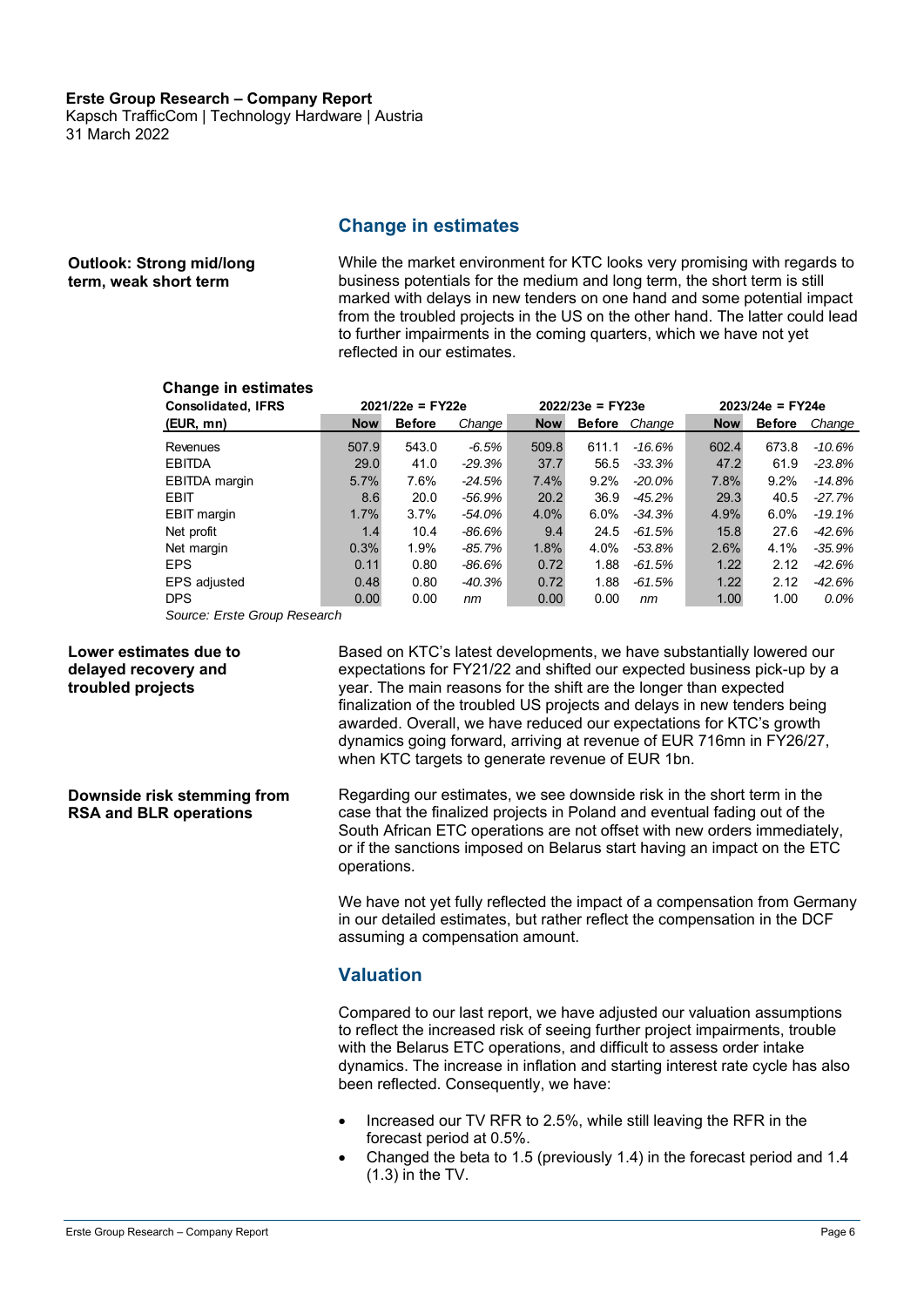Kapsch TrafficCom | Technology Hardware | Austria 31 March 2022

|                                                                    | Set the equity weight at 50% (45%) in the forecast period and 70%<br>(85%) in the TV, reflecting the slower business growth dynamics in our<br>model.<br>Set the TV EBIT margin at 5% (6%).<br>We assumed EUR 100mn for now as a net impact from the German<br>$\bullet$<br>ETC contract compensation. Reflecting the entire net compensation of<br>EUR 240mn would add a further EUR 12 to our target price cet. par.<br>The increase in beta is to some extent contradicting the expected<br>$\bullet$<br>compensation. We want to see the business finally picking up before<br>potentially lowering the risk related view on KTC.                                                                                                                                                                                                                                                                                                                                                                                                                                                                                                                                                                                                                                 |
|--------------------------------------------------------------------|-----------------------------------------------------------------------------------------------------------------------------------------------------------------------------------------------------------------------------------------------------------------------------------------------------------------------------------------------------------------------------------------------------------------------------------------------------------------------------------------------------------------------------------------------------------------------------------------------------------------------------------------------------------------------------------------------------------------------------------------------------------------------------------------------------------------------------------------------------------------------------------------------------------------------------------------------------------------------------------------------------------------------------------------------------------------------------------------------------------------------------------------------------------------------------------------------------------------------------------------------------------------------|
| <b>EuroWAG and ST</b><br><b>Engineering added to peer</b><br>group | We have also adjusted our peer group, as we have added Edenred, whose<br>subsidiary UTA is an EETS supplier and provider of mobility and fleet<br>solutions. Similarly, EuroWAG (WAG payment solutions) is a newly listed<br>(10/2021) payment service provider, EETS supplier and provider of On-<br>Board-Units. Lastly, we have added Singapore Technology Engineering<br>(ST Engineering), which acquired Transcore in late 2021, strongly<br>bolstering its position in the North American tolling and traffic management<br>market. We are aware that none of these newly added peers is a perfect fit<br>with regards to the offered business model, but at least a substantial part of<br>the business is related to KTC's offering. It remains difficult to set up a well-<br>fitting peer group for KTC, with Q-Free the best peer with regards to the<br>offered product portfolio. This might change going forward once the ITS<br>(Intelligent Transportation Market) grows in size and allows current market<br>players, which are often subsidiaries of big groups, to become independent,<br>or alternatively, smaller, partially already listed players attract interest for<br>broader market coverage or tap the market to finance further growth. |

#### **Target price composition**

| Target price composition                     |            |                        |       | 12-month target |                  | upside to target |                |
|----------------------------------------------|------------|------------------------|-------|-----------------|------------------|------------------|----------------|
|                                              | <b>DCF</b> | <b>Multiple Weight</b> |       | price           | act. share price | price            | Recommendation |
| <b>Kapsch TrafficCom</b><br>Source: bbg, EGR | 22.0       | 14.0                   | 100/0 | 22.0            | 14.3             | 53.8%            | Buy            |

Despite the currently limited business visibility, which makes it difficult to assess the timing of the generally expected business expansion, the expected compensation from Germany outweighs the lagging business in the short term, prompting us to raise KTC to Buy (from Accumulate). We have so far only incorporated about 40% of the possible compensation in our DCF model.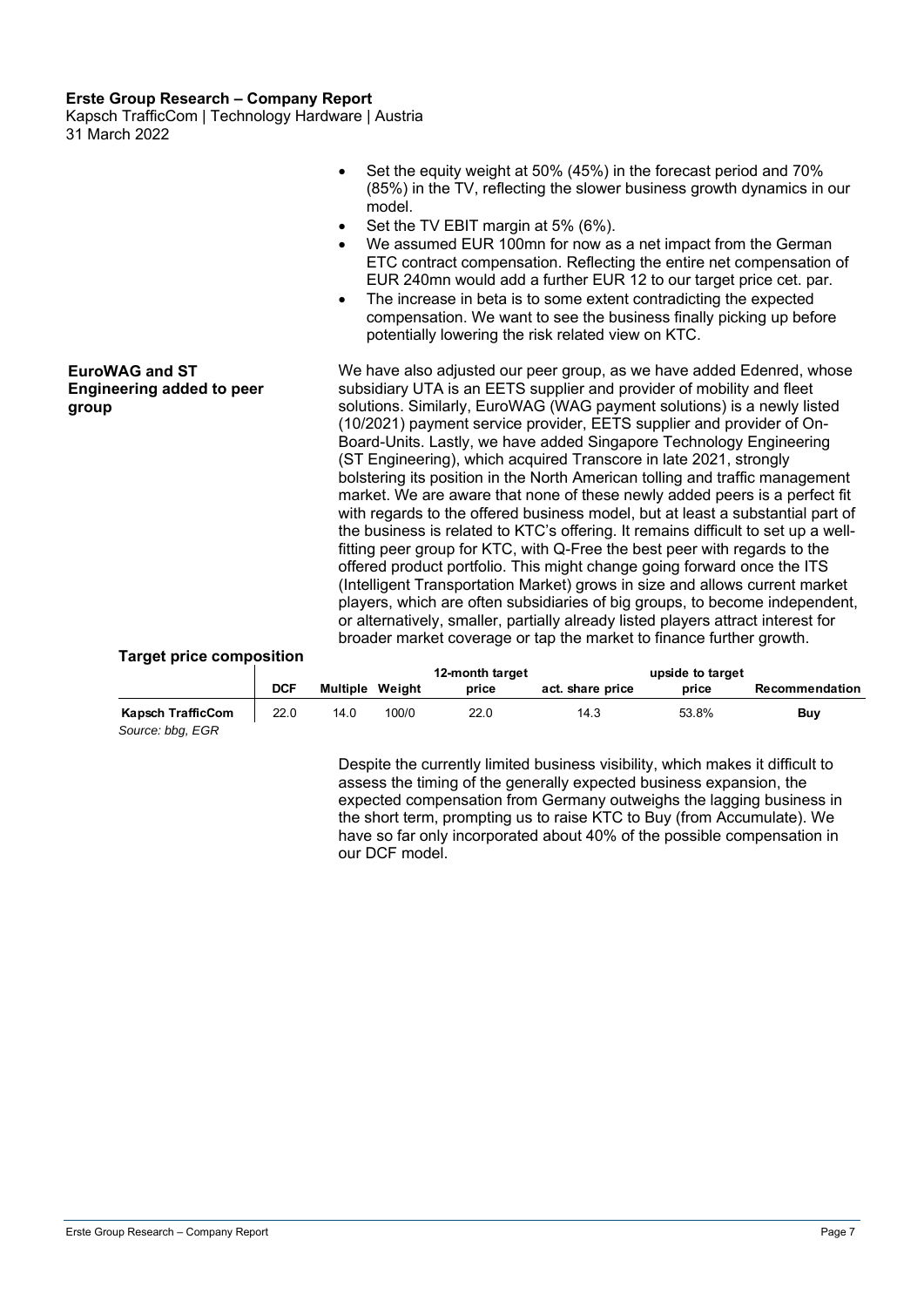Kapsch TrafficCom | Technology Hardware | Austria 31 March 2022

### **Peer Group valuation**

|                                         | <b>MarketC</b> |                | P/E            |                |                | <b>EV/EBITDA</b> |                |                | <b>EV/EBIT</b> |                |
|-----------------------------------------|----------------|----------------|----------------|----------------|----------------|------------------|----------------|----------------|----------------|----------------|
| <b>Peers</b>                            | (EURmn)        | 2021e          | 2022e          | 2023e          | 2021e          | 2022e            | 2023e          | 2021e          | 2022e          | 2023e          |
| Q-FREE ASA                              | 89             | 15.5x          | 29.6x          | 18.3x          | 9.9x           | 9.0x             | 7.5x           | 21.2x          | 18.7x          | 13.6x          |
| SENSYS GATSO GROUP A                    | 87             | 23.9x          | 12.3x          | 9.9x           | 11.1x          | 8.0x             | 6.0x           | 20.2x          | 12.4x          | 8.1x           |
| <b>EDENRED</b>                          | 11,274         | 32.2x          | 28.8x          | 25.3x          | 16.5x          | 15.9x            | 14.2x          | 20.4x          | 19.6x          | 17.3x          |
| <b>ITERIS INC</b>                       | 115            | 27.5x          | 15.1x          | 9.7x           | 14.2x          | 9.4x             | 5.7x           | $\blacksquare$ | 26.2x          | 8.3x           |
| SINGAPORE TECH ENGINE                   | 8,553          | 20.5x          | 22.0x          | 19.7x          | 12.7x          | 12.8x            | 11.3x          | 20.5x          | 19.9x          | 17.2x          |
| <b>ITERIS INC</b>                       | 115            | 27.5x          | 15.1x          | 9.7x           | 14.2x          | 9.4x             | 5.7x           | $\blacksquare$ | 26.2x          | 8.3x           |
| <b>TRAFFIC SYSTEMS SE</b>               | 334            | 26.6x          | 26.6x          | 20.2x          | 13.0x          | $\sim$           | 10.4x          | 20.5x          | 19.7x          | 14.7x          |
| <b>IVU TRAFFIC TECHNOLOGI</b>           | 340            | 32.5x          | 29.5x          | 28.7x          | 19.7x          | 18.5x            | 16.6x          | 23.7x          | 21.7x          | 19.7x          |
| <b>CONDUENT INC</b>                     | 991            | 45.8x          | 13.0x          | 10.1x          | 6.7x           | 5.5x             | 5.2x           | 88.0x          | 12.6x          | 10.8x          |
| WAG PAYMENT SOLUTION                    | 781            | 20.9x          | 17.8x          | 14.1x          | 10.9x          | 8.8x             | 7.1x           | 15.7x          | 12.5x          | 9.8x           |
| <b>MEDIAN</b> broader peers             |                | 27.0x          | 19.9x          | 16.2x          | 12.8x          | 9.4x             | 7.3x           | 20.5x          | 19.6x          | 12.2x          |
| Kapsch TrafficCom                       | 185.9          | 136.9x         | 19.8x          | 11.8x          | 12.6x          | 9.4x             | 7.5x           | 42.5x          | 17.6x          | 12.1x          |
| prem. / disc median                     |                | nm             | $-0.6%$        | $-27.5%$       | $-2.2%$        | $-0.1%$          | 2.6%           | 107.1%         | $-10.5%$       | $-1.1%$        |
|                                         | <b>Share</b>   |                | P/B            |                |                | <b>ROE</b>       |                | Dividend yield |                |                |
| <b>Peers</b>                            | price          | 2021e          | 2022e          | 2023e          | 2021e          | 2022e            | 2023e          | 2021e          | 2022e          | 2023e          |
| Q-FREE ASA                              | 0.8            | 2.0x           | 1.8x           | 1.6x           | 15.4%          | 6.3%             | 9.4%           | 0.0%           |                |                |
| SENSYS GATSO GROUP A                    | 0.1            | 1.6x           | 1.4x           | 1.2x           | 6.0%           | 10.0%            | 13.0%          | 0.0%           | ۰              | $\blacksquare$ |
| <b>EDENRED</b>                          | 45.2           | $\blacksquare$ | $\blacksquare$ | $\blacksquare$ | ÷              | $-43.9%$         | $-75.1%$       | 2.2%           | 2.2%           | 2.4%           |
| <b>ITERIS INC</b>                       | 2.7            | 1.6x           | 1.5x           | 1.4x           |                |                  | $\overline{a}$ | $\blacksquare$ | ۰              | $\blacksquare$ |
| SINGAPORE TECH ENGINE                   | 2.7            | 4.9x           | 5.1x           | 4.8x           | 24.3%          | 23.1%            | 24.7%          | 4.0%           | 3.6%           | 3.6%           |
| <b>ITERIS INC</b>                       | 2.7            | 1.6x           | 1.5x           | 1.4x           | $\blacksquare$ | $\blacksquare$   | $\blacksquare$ | $\blacksquare$ | ۰              | $\blacksquare$ |
| <b>TRAFFIC SYSTEMS SE</b>               | 33.3           | 3.2x           | 3.1x           | 2.9x           | 12.9%          | 12.9%            | 17.2%          | 1.7%           | 1.6%           | 1.7%           |
| <b>IVU TRAFFIC TECHNOLOG</b>            | 19.2           | 4.5x           | 3.9x           | 3.4x           |                | $\blacksquare$   | $\blacksquare$ | 0.9%           | 1.0%           | 1.1%           |
| <b>CONDUENT INC</b>                     | 4.6            | 1.0x           | 0.7x           | 0.6x           | $-2.4%$        | 8.2%             | 8.4%           | 0.0%           | 0.0%           | 0.0%           |
| WAG PAYMENT SOLUTION                    | 1.1            | 2.9x           | 2.5x           | 2.2x           | 23.0%          | 14.4%            | 15.9%          | 0.3%           | 0.0%           | 0.0%           |
| <b>MEDIAN</b> broader peers             |                | 2.0x           | 1.8x           | 1.6x           | 14.1%          | 10.0%            | 13.0%          | 0.6%           | 1.3%           | 1.4%           |
| Kapsch TrafficCom                       | 14.3           | 2.0x           | 1.8x           | 1.6x           | 1.5%           | 9.7%             | 14.4%          | 0.0%           | 0.0%           | 7.0%           |
| prem. / disc median                     |                | $-1.7%$        | 1.6%           | $-3.5%$        | $-90%$         | $-3.5%$          | 10.6%          | nm             | nm             | nm             |
| Per KTC share (EUR) 2022e               |                | 8.0            |                |                |                |                  |                |                |                |                |
| Per KTC share (EUR) 2023e               |                |                | 15.1           |                |                |                  |                |                |                |                |
| Per KTC share (EUR) 2024e               |                |                |                | 15.7           |                |                  |                |                |                |                |
| Period weight                           |                | 40%            | 50%            | 10%            |                |                  |                |                |                |                |
| NPV as of Mar 2022 EUR                  |                | 12.3           |                |                |                |                  |                |                |                |                |
|                                         |                | 13.5%          |                |                |                |                  |                |                |                |                |
| Cost of Equity                          |                |                |                |                |                |                  |                |                |                |                |
| NPV as of Mar 2023 EUR                  |                | 14.0           |                |                |                |                  |                |                |                |                |
| Source: Bloomberg, Erste Group Research |                |                |                |                |                |                  |                |                |                |                |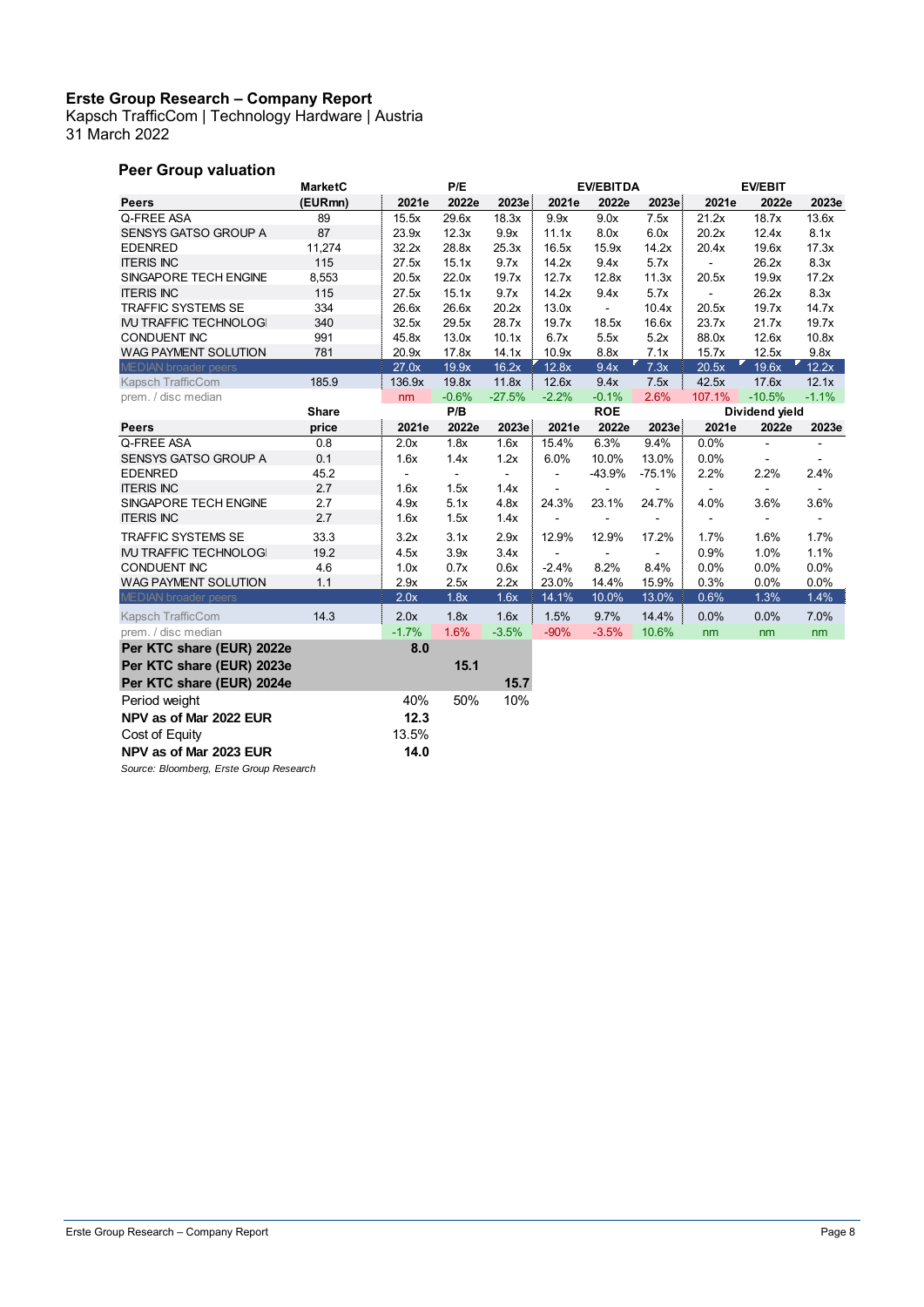Kapsch TrafficCom | Technology Hardware | Austria 31 March 2022

#### **WACC calculation**

| <b>WACC calculation</b>                 | 2023e                   | 2024e    | 2025e    | 2026e    | 2027e   | 2028e (TV) |
|-----------------------------------------|-------------------------|----------|----------|----------|---------|------------|
| Risk free rate                          | 0.5%                    | 0.5%     | 0.5%     | 0.5%     | 0.5%    | 2.5%       |
| Equity risk premium                     | 8.7%                    | 8.7%     | 8.7%     | 8.7%     | 8.7%    | 8.2%       |
| Beta                                    | 1.5                     | 1.5      | 1.5      | 1.5      | 1.5     | 1.4        |
| Cost of equity                          | 13.5%                   | 13.5%    | 13.5%    | 13.5%    | 13.5%   | 14.0%      |
| Cost of debt                            | 3.0%                    | 3.0%     | 3.0%     | 3.0%     | 3.0%    | 5.0%       |
| Effective tax rate                      | 25.0%                   | 25.0%    | 25.0%    | 25.0%    | 25.0%   | 25.0%      |
| After-tax cost of debt                  | 2.3%                    | 2.3%     | 2.3%     | 2.3%     | 2.3%    | 3.8%       |
| Equity weight                           | 50%                     | 50%      | 50%      | 50%      | 50%     | 70%        |
| <b>WACC</b>                             | 7.9%                    | 7.9%     | 7.9%     | 7.9%     | 7.9%    | 10.9%      |
| <b>DCF</b> valuation                    |                         |          |          |          |         |            |
| (EUR mn)                                | 2023e                   | 2024e    | 2025e    | 2026e    | 2027e   | 2028e (TV) |
| Sales growth                            | 0.3%                    | 18.2%    | 6.0%     | 5.0%     | 6.8%    | 2.0%       |
| <b>EBIT</b>                             | 20.2                    | 29.3     | 37.6     | 41.5     | 46.3    | 36.5       |
| EBIT margin                             | 4.0%                    | 4.9%     | 5.9%     | 6.2%     | 6.5%    | 5.0%       |
| Tax rate                                | 25.0%                   | 25.0%    | 25.0%    | 25.0%    | 25.0%   | 25.0%      |
| Taxes on EBIT                           | $-5.0$                  | $-7.3$   | $-9.4$   | $-10.4$  | $-11.6$ | $-9.1$     |
| <b>NOPLAT</b>                           | 15.1                    | 21.9     | 28.2     | 31.1     | 34.7    | 27.4       |
| + Depreciation                          | 17.4                    | 17.8     | 18.2     | 18.5     | 18.8    | 18.8       |
| Capital expenditures / Depreciation     | 33.2%                   | 32.8%    | 32.6%    | 32.4%    | 32.4%   | 100.0%     |
| +/- Change in working capital           | -3.6                    | $-15.6$  | $-6.3$   | $-4.8$   | $-6.7$  | $-0.7$     |
| Chg. working capital / chg. Sales       | $-204.0\%$              | $-16.9%$ | $-17.5%$ | $-14.9%$ | -14.6%  | $-5.0%$    |
| - Capital expenditures                  | $-5.8$                  | $-5.9$   | $-5.9$   | -6.0     | $-6.1$  | $-18.8$    |
| Free cash flow to the firm              | 23.2                    | 18.3     | 34.1     | 38.9     | 40.8    | 26.7       |
| Terminal value growth                   |                         |          |          |          |         | 2.0%       |
| <b>Terminal value</b>                   |                         |          |          |          |         | 305.6      |
| Discount factor                         | 0.93                    | 0.86     | 0.80     | 0.74     | 0.68    | 0.68       |
| Discounted free cash flow - Mar 31 2022 | 21.5                    | 15.7     | 27.2     | 28.7     | 27.9    | 209.1      |
| Enterprise value - Mar 31 2022          | 330.1                   |          |          |          |         |            |
| <b>Minorities</b>                       | $-7.0$                  |          |          |          |         |            |
| Non-operating assets                    | 0.0                     |          |          |          |         |            |
| Net debt                                | 185.1                   |          |          |          |         |            |
| Germany compensation assumption         | 100.0                   |          |          |          |         |            |
| Equity value - Mar 31 2022              | 252.0                   |          |          |          |         |            |
| Number of shares outstanding (mn)       | 13.0                    |          |          |          |         |            |
| Cost of equity                          | 13.5%                   |          |          |          |         |            |
| 12M target price per share (EUR)        | 22.0                    |          |          |          |         |            |
| Current share price (EUR)               | 14.3                    |          |          |          |         |            |
| Up/Downside                             | 53.8%                   |          |          |          |         |            |
| Enterprise value breakdown              | Sensitivity (per share) |          |          |          |         |            |



Erste Group Research – Company Report Page 9

## **4.0% Ferminal value EBIT margin<br>
4.0% 4.5% 5.0% 5.5% 6.0%<br>
20.1 22.2 24.3 26.4 28.5 11.4.0% 19.9% 19.9% 20.1 22.2 24.3 26.4 28.5 26.4 28.5 19.1 21.1 23.1 25.1 25.1 27.1 10.4% 10.4% 10.4% 10.4% 10.4% 10.4% 10.4% 10.4% 10.4% 10.4% 10.4% 10.4% 10.4% 10.4% 10.4% 10.4% 10.4% 10.4% 11.1 21.1 23.1 25.1 25.1 27.1 10.9% 18.3 20.1 22.0 23.9 Terminal value EBIT margin**

**10.4% 10.9% 10.9% 10.9% 10.9% 10.3 10.4% 10.3 10.4% 10.3 10.4% 10.3 10.4% 11.5 10.3 10.3 11.6 11.6 11.6 11.6 11.6 11.6 11.6 11.6 11.6 11.6 11.6 11.6 11.6 11.6 11 11.4%** 19.1 22.2 24.3 26.4 28.5<br> **10.4%** 19.1 21.1 23.1 25.1 27.1<br> **10.9%** 18.3 20.1 **22.0** 23.9 25.8<br> **11.4%** 17.5 19.3 21.0 22.8 24.6<br> **11.9%** 16.8 18.5 20.2 21.8 23.5 **10.4%** 19.1 21.1 23.1 25.1 27.1<br> **10.9%** 18.3 20.1 **22.0** 23.9 25.8<br> **11.4%** 17.5 19.3 21.0 22.8 24.6<br> **11.9%** 16.8 18.5 20.2 21.8 23.5<br> **Terminal value growth** 

**9.9%** 16.8 16.5 20.2 21.8 23.5<br> **1.0% 1.5% 2.0% 2.5% 3.0%**<br> **9.9%** 21.8 23.0 24.3 25.8 27.5<br> **20.9 21.9 23.1 24.4 25.9 1.0%** 1.5% 2.0% 2.5% 3.0%<br> **1.0% 1.5% 2.0% 2.5% 3.0%**<br> **10.4%** 20.9 21.9 23.1 24.4 25.9<br> **10.9%** 20.0 21.0 22.0 23.2 24.5 **1.0% 1.5% 2.0% 2.5% 3.0%**<br> **10.4%** 20.9 21.9 23.1 24.4 25.9<br> **10.9%** 20.0 21.0 **22.0** 23.2 24.5<br> **11.4%** 19.2 20.1 21.0 22.1 23.3 **10.4%** 20.9 21.8 23.0 24.3 25.8 27.5<br> **10.4%** 20.9 21.9 23.1 24.4 25.9<br> **10.9%** 20.0 21.0 **22.0** 23.2 24.5<br> **11.4%** 19.2 20.1 21.0 22.1 23.3<br> **11.9%** 18.5 19.3 20.2 21.1 22.2

**Terminal value growth**

1.0% 1.5.5 2.0 2.1.0 2.1.0 2.1.0<br> **1.0% 1.5% 2.0% 2.5% 3.0%**<br> **1.0% 1.5% 2.0% 2.5% 3.0%**<br>
21.8 23.0 24.3 25.8 27.5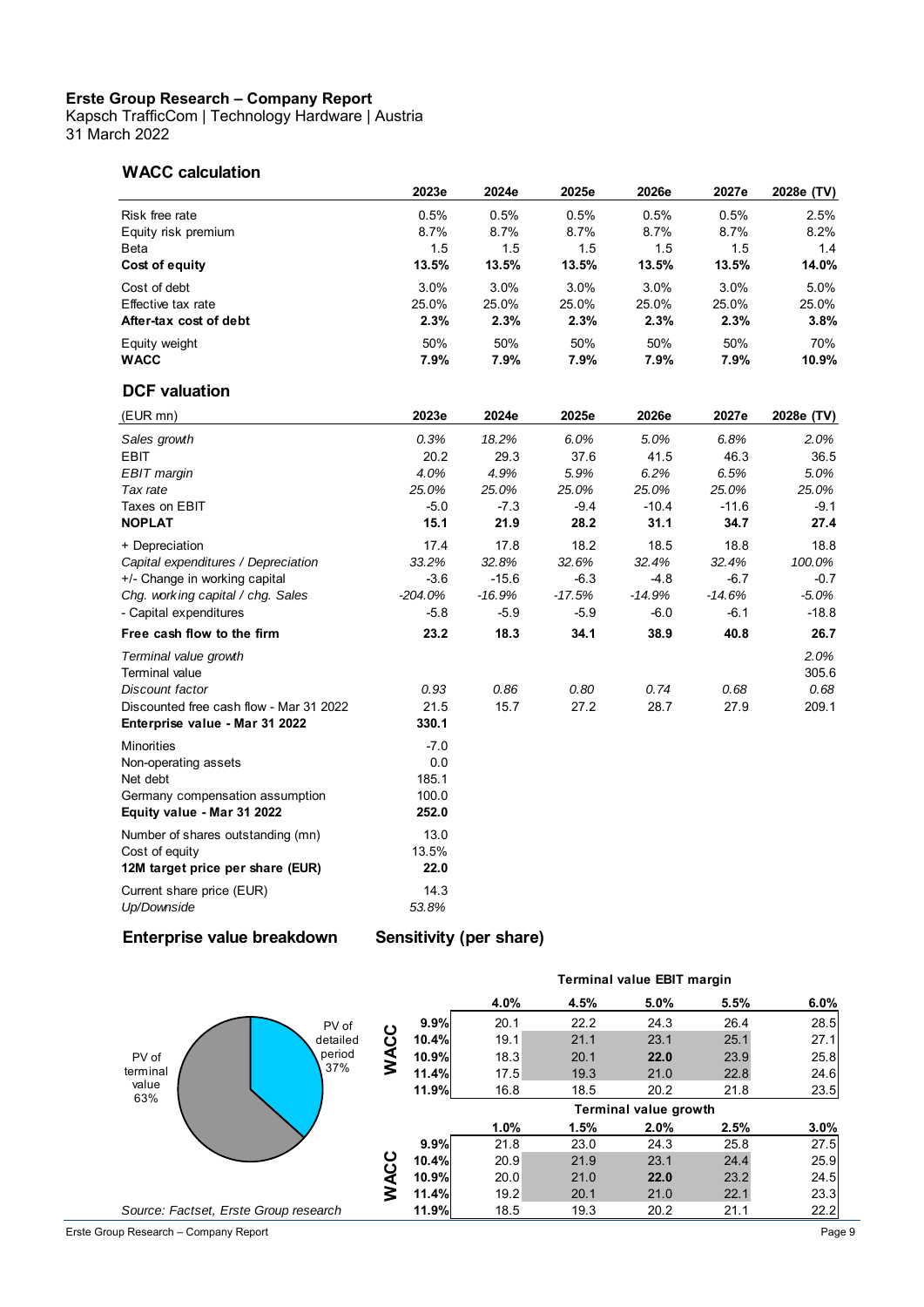Kapsch TrafficCom | Technology Hardware | Austria 31 March 2022

| <b>Income Statement</b>                 | 2019       | 2020       | 2021       | 2022e      | 2023e      | 2024e      |
|-----------------------------------------|------------|------------|------------|------------|------------|------------|
| (IAS, EUR mn, 31/03)                    | 31/03/2019 | 31/03/2020 | 31/03/2021 | 31/03/2022 | 31/03/2023 | 31/03/2024 |
| <b>Net sales</b>                        | 737.79     | 731.18     | 505.17     | 507.50     | 509.25     | 601.88     |
| Invent. changes + capitalized costs     | 20.87      | -6.12      | $-6.23$    | 0.00       | 0.00       | 0.00       |
| <b>Total revenues</b>                   | 758.66     | 725.07     | 498.94     | 507.50     | 509.25     | 601.88     |
| Other operating revenues                | 15.31      | 11.35      | 5.86       | 12.69      | 12.73      | 15.05      |
| Material costs                          | $-323.47$  | $-334.94$  | $-243.46$  | $-203.00$  | $-203.70$  | $-240.75$  |
| Personnel costs                         | $-252.71$  | $-269.17$  | $-243.84$  | $-236.53$  | $-238.89$  | $-244.86$  |
| Other operating expenses                | $-126.25$  | $-118.67$  | $-84.65$   | $-51.70$   | $-41.78$   | $-84.20$   |
| <b>EBITDA</b>                           | 71.54      | 13.63      | $-67.15$   | 28.97      | 37.61      | 47.11      |
| Depreciation/amortization               | $-14.51$   | $-52.80$   | $-56.01$   | $-20.41$   | $-17.41$   | $-17.84$   |
| <b>EBIT</b>                             | 57.03      | $-39.17$   | $-123.16$  | 8.56       | 20.20      | 29.27      |
| Financial result                        | $-1.97$    | $-24.28$   | $-9.97$    | $-7.32$    | $-7.15$    | $-5.64$    |
| Extraordinary result                    | 0.00       | 0.00       | 0.00       | 0.00       | 0.00       | 0.00       |
| <b>EBT</b>                              | 55.06      | $-63.45$   | $-133.13$  | 1.23       | 13.05      | 23.62      |
| Income taxes                            | $-8.49$    | 7.73       | 27.84      | $-0.37$    | $-3.65$    | $-6.61$    |
| Result from discontinued operations     | 0.00       | 0.00       | 0.00       | 0.00       | 0.00       | 0.00       |
| Minorities and cost of hybrid capital   | 1.25       | 7.58       | 2.41       | 0.49       | 0.00       | $-1.21$    |
| <b>Net result after minorities</b>      | 47.82      | $-48.14$   | $-102.88$  | 1.36       | 9.39       | 15.80      |
| <b>Balance Sheet</b>                    | 2019       | 2020       | 2021       | 2022e      | 2023e      | 2024e      |
| (IAS, EUR mn, 31/03)                    |            |            |            |            |            |            |
| Intangible assets                       | 82.87      | 59.92      | 36.23      | 36.03      | 37.05      | 37.96      |
| Tangible assets                         | 46.14      | 97.62      | 64.80      | 59.74      | 61.17      | 62.34      |
| Financial assets                        | 36.97      | 45.25      | 43.55      | 43.55      | 43.55      | 43.55      |
| <b>Total fixed assets</b>               | 165.98     | 202.79     | 144.58     | 139.32     | 141.76     | 143.86     |
| Inventories                             | 64.05      | 55.66      | 41.73      | 42.12      | 42.27      | 49.96      |
| Receivables and other current assets    | 334.55     | 319.82     | 261.95     | 249.30     | 240.27     | 279.88     |
| Other assets                            | 18.46      | 26.29      | 42.89      | 43.13      | 44.18      | 44.89      |
| Cash and cash equivalents               | 94.65      | 122.63     | 102.01     | 76.10      | 75.67      | 18.00      |
| <b>Total current assets</b>             | 511.72     | 524.40     | 448.58     | 410.65     | 402.38     | 392.73     |
| <b>TOTAL ASSETS</b>                     | 677.70     | 727.18     | 593.16     | 549.97     | 544.15     | 536.58     |
| <b>Shareholders'equity</b>              | 257.16     | 188.16     | 91.24      | 92.60      | 101.99     | 117.79     |
| <b>Minorities</b>                       | 1.51       | -5.68      | $-6.48$    | $-6.97$    | -6.97      | $-5.76$    |
| Hybrid capital and other reserves       | 0.00       | 0.00       | 0.00       | 0.00       | 0.00       | 0.00       |
| Pension and other LT personnel accruals | 26.13      | 27.61      | 25.43      | 25.93      | 26.45      | 26.98      |
| <b>LT</b> provisions                    | 0.00       | 0.00       | 0.00       | 0.00       | 0.00       | 0.00       |
| Interest-bearing LT debts               | 139.33     | 235.29     | 156.59     | 176.59     | 176.59     | 146.59     |
| Other LT liabilities                    | 18.34      | 10.34      | 16.31      | 8.97       | 14.84      | 17.35      |
| <b>Total long-term liabilities</b>      | 157.67     | 245.62     | 172.89     | 185.56     | 191.42     | 163.94     |
| Interest-bearing ST debts               | 29.93      | 64.29      | 115.95     | 60.20      | 50.00      | 20.00      |
| <b>Other ST liabilities</b>             | 205.29     | 207.17     | 194.13     | 192.65     | 181.25     | 213.64     |
| <b>Total short-term liabilities</b>     | 163.43     | 210.91     | 258.72     | 201.25     | 179.48     | 172.44     |
| <b>TOTAL LIAB., EQUITY</b>              | 677.70     | 727.18     | 593.16     | 549.97     | 544.15     | 536.58     |
| <b>Cash Flow Statement</b>              | 2019       | 2020       | 2021       | 2022e      | 2023e      | 2024e      |
| (IAS, EUR mn, 31/03)                    |            |            |            |            |            |            |
| Cash flow from operating activities     | $-39.54$   | 33.38      | 11.11      | 29.62      | 29.62      | 22.27      |
| Cash flow from investing activities     | $-24.22$   | $-31.00$   | $-6.79$    | $-5.78$    | $-5.86$    | $-5.93$    |
| Cash flow from financing activities     | $-20.82$   | 31.44      | $-26.83$   | $-49.75$   | $-24.20$   | $-74.00$   |
| <b>CHANGE IN CASH, CASH EQU.</b>        | $-87.18$   | 27.98      | $-20.62$   | $-25.91$   | $-0.43$    | $-57.66$   |
| <b>Margins &amp; Ratios</b>             | 2019       | 2020       | 2021       | 2022e      | 2023e      | 2024e      |
| Sales growth                            | 6.4%       | $-0.9%$    | $-30.9%$   | 0.5%       | 0.3%       | 18.2%      |
| <b>EBITDA</b> margin                    | 9.4%       | 1.9%       | $-13.5%$   | 5.7%       | 7.4%       | 7.8%       |
| EBIT margin                             | 7.5%       | $-5.4%$    | $-24.7%$   | 1.7%       | 4.0%       | 4.9%       |
| Net profit margin                       | 6.1%       | $-7.7%$    | $-21.1%$   | 0.2%       | 1.8%       | 2.8%       |
| <b>ROE</b>                              | 19.6%      | $-21.6%$   | $-73.6%$   | 1.5%       | 9.7%       | 14.4%      |
| <b>ROCE</b>                             | 15.3%      | $-9.2%$    | $-28.7%$   | 2.1%       | 5.1%       | 7.2%       |
| Equity ratio                            | 38.2%      | 25.1%      | 14.3%      | 15.6%      | 17.5%      | 20.9%      |
| Net debt                                | 99.6       | 202.8      | 194.4      | 185.1      | 175.9      | 174.0      |
| Working capital                         | 329.8      | 287.2      | 147.0      | 166.3      | 178.7      | 175.4      |
| Capital employed                        | 376.6      | 395.6      | 295.5      | 279.7      | 285.7      | 303.4      |
| Inventory turnover                      | 6.3        | 5.6        | 5.0        | 4.8        | 4.8        | 5.2        |

*Source: Company data, Erste Group estimates*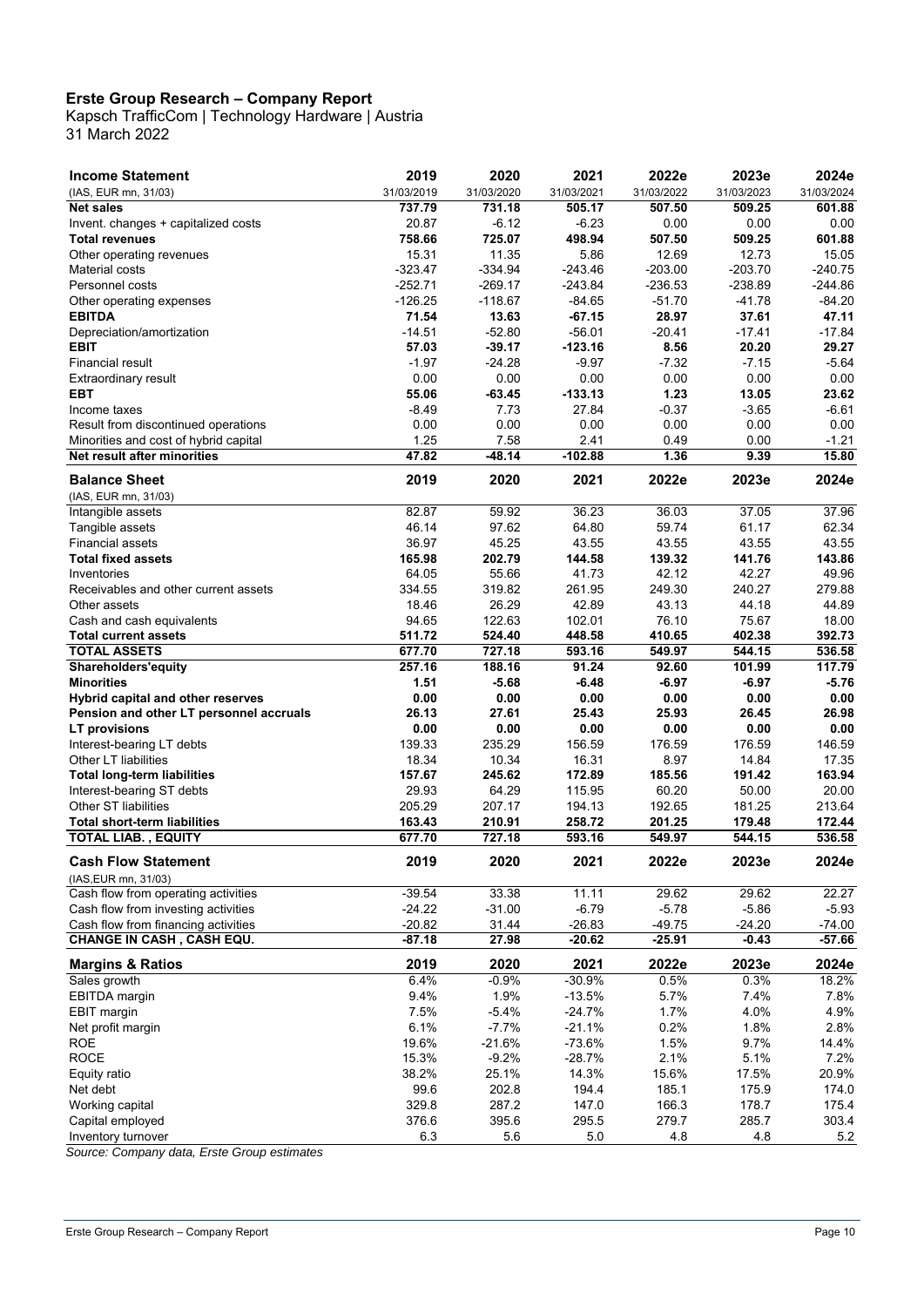#### Kapsch TrafficCom | Technology Hardware | Austria 31 March 2022

Eugen Sinca +40 3735 10435 Dorina Ilasco +40 3735 10436

 $+43$  (0)5 0100 19632<br>+43 (0)5 0100 17331<br>+43 (0)5 0100 17203<br>+43 (0)5 0100 19641

+385 72 37 2833<br>+385 72 37 1407<br>+385 72 37 2825

Caius Rapanu +40 3735 10441

+43 (0)5 0100 83123

#### **Contacts**

| <b>Group Research</b>                                      |                     |
|------------------------------------------------------------|---------------------|
| <b>Head of Group Research</b><br>Friedrich Mostböck, CEFA® | +43 (0)5 0100 11902 |
| <b>CEE Macro/Fixed Income Research</b>                     |                     |
| Head: Juraj Kotian (Macro/FI)                              | +43 (0)5 0100 17357 |
| Katarzyna Rzentarzewska (Fixed income)                     | +43 (0)5 0100 17356 |
| Katarina Gumanova                                          | +43 (0)5 0100 17336 |
| Croatia/Serbia                                             |                     |
| Alen Kovac (Head)                                          | +385 72 37 1383     |

Mate Jelić +385 72 37 1443 Ivana Rogic +385 72 37 2419 **Czech Republic**<br>David Navratil (Head) +420 956 765 439 Jiri Polansky +420 956 765 192 Michal Skorepa +420 956 765 172

**Hungary** Orsolya Nyeste +361 268 4428 János Nagy +361 272 5115

**Romania**<br>Ciprian Dascalu (Head) +40 3735 10108

Vlad Nicolae Ionita +40 7867 15618 **Slovakia** Maria Valachyova (Head) +421 2 4862 4185 Matej Hornak +421 902 213 591

#### **Major Markets & Credit Research**

Head: Gudrun Egger, CEFA®<br>Ralf Burchert, CEFA® (Sub-Sovereigns & Agencies) +43 (0)5 0100 16314 Ralf Burchert, CEFA® (Sub-Sovereigns & Agencies)<br>
Hans Engel (Global Equities)<br>
Margarita Grushanina (Austria, Quant Analyst)<br>
Peter Kaufmann, CFA® (Corporate Bonds)<br>
Heiko Langer (Financials & Covered Bonds)<br>
Heiko Langer

#### **CEE Equity Research**

Head: Henning Eßkuchen<br>
Daniel Lion, CIIA® (Technology, Ind. Goods&Services)<br>
Michael Marschallinger, CFA®<br>
Michael Marschallinger, CFA®<br>
Aristoph Schuttes, MBA, CIIA® (Real Estate)<br>
Christoph Schuttes, MBA, CIIA® (Real E

**Croatia/Serbia**<br>Mladen Dodig (Head) +381 11 22 09178 Miaderi Dodig (116)<br>Anto Augustinovic<br>Maadalena Basic

Davor Spoljar, CFA® **Czech Republic**

Petr Bartek (Head) +420 956 765 227 Jan Safranek +420 956 765 218

**Hungary** József Miró (Head) +361 235 5131 András Nagy +361 235 5132 Tamás Pletser, CFA® +361 235 5135

**Poland** Cezary Bernatek (Head) +48 22 257 5751 Piotr Bogusz +48 22 257 5755 • uanu amin'ny faritr'i Normandie, amin'ny faritr'i Normandie, ao amin'ny faritr'i Normandie, ao amin'ny faritr'i Normandie, ao amin'ny faritr'i Normandie, ao amin'ny faritr'i Normandie, ao Frantsa.<br>Ny faritr'i Normandie

Krzysztof Kawa +48 22 257 5752 Jakub Szkopek +48 22 257 5753 **Romania**

#### **Group Institutional & Retail Sales**

| <b>Group Institutional Equity Sales</b><br>Head: Brigitte ZeitIberger-Schmid |  |
|------------------------------------------------------------------------------|--|
| <b>Cash Fouity Sales</b>                                                     |  |

**Cash Equity**<br>
Werner Fuerst<br>
Josef Kerekes Werner Fuerst<br>Josef Kerekes + +43 (0)5 0100 83121<br>Cormac Lyden +43 (0)5 0100 83120

**Institutional Equity Sales Croatia**<br>Matija Tkalicanac

| Institutional Equity Sales Czech Republic<br>Head: Michal Rizek   | +420 224 995 537                              |
|-------------------------------------------------------------------|-----------------------------------------------|
| Pavel Krabicka                                                    | +420 224 995 411                              |
| Martin Havlan                                                     | +420 224 995 551                              |
| Jiri Feres                                                        | +420 224 995 554                              |
| <b>Institutional Equity Sales Hungary</b>                         |                                               |
| Levente Nándori                                                   | +361 235 5141                                 |
| Balázs Zánkay<br>Krisztián Kandik                                 | +361 235 5156<br>+361 235 5140                |
|                                                                   |                                               |
| <b>Institutional Equity Sales Poland</b>                          |                                               |
| Jacek Jakub Langer (Head)<br>Tomasz Galanciak                     | +48 22 257 5711<br>+48 22 257 5715            |
| Wojciech Wysocki                                                  | +48 22 257 5714                               |
| Przemyslaw Nowosad                                                | +48 22 257 5712                               |
| Grzegorz Stepien                                                  | +48 22 257 5713                               |
| <b>Institutional Equity Sales Romania</b>                         |                                               |
| Liviu George Avram                                                | +40 3735 16569                                |
| <b>Group Markets Retail and Agency Business</b>                   |                                               |
| Head: Christian Reiss                                             | +43 (0)5 0100 84012                           |
| <b>Markets Retail Sales AT</b>                                    |                                               |
| Head: Markus Kaller                                               | +43 (0)5 0100 84239                           |
| <b>Group Markets Execution</b>                                    |                                               |
| Head: Kurt Gerhold                                                | +43 (0)5 0100 84232                           |
| Retail & Sparkassen Sales                                         |                                               |
| Head: Uwe Kolar                                                   | +43 (0)5 0100 83214                           |
| <b>Corporate Treasury Prod. Distribution</b>                      |                                               |
| Head: Christian Skopek                                            | +43 (0)5 0100 84146                           |
| <b>Group Securities Markets</b>                                   |                                               |
| Head: Thomas Einramhof                                            | +43 (0)50100 84432                            |
|                                                                   |                                               |
| <b>Institutional Distribution Core</b><br>Head: Jürgen Niemeier   | +49 (0)30 8105800 5503                        |
|                                                                   |                                               |
| Institutional Distribution DACH+<br>Head: Marc Friebertshäuser    | +49 (0)711 810400 5540                        |
| <b>Bernd Bollhof</b>                                              | +49 (0)30 8105800 5525                        |
| Andreas Goll                                                      | +49 (0)711 810400 5561                        |
| Mathias Gindele                                                   | +49 (0)711 810400 5562                        |
| Ulrich Inhofner<br>Sven Kienzle                                   | +43 (0)5 0100 85544<br>+49 (0)711 810400 5541 |
| Rene Klasen                                                       | +49 (0)30 8105800 5521                        |
| Christopher Lampe-Traupe                                          | +49 (0)30 8105800 5523                        |
| Karin Rattay                                                      | +43 (0)5 0100 84118                           |
| Michael Schmotz<br>Klaus Vosseler                                 | +43 (0)5 0100 85542<br>+49 (0)711 810400 5560 |
|                                                                   |                                               |
| Slovakia<br>Šarlota Šipulová                                      | +421 2 4862 5619                              |
| Monika Směliková                                                  | +421 2 4862 5629                              |
|                                                                   |                                               |
| Institutional Distribution CEE & Insti AM CZ<br>Head: Antun Burić | +385 (0)7237 2439                             |
| Jaromir Malak                                                     | +43 (0)5 0100 84254                           |
| <b>Czech Republic</b>                                             |                                               |
| Head: Ondrej Cech                                                 | +420 2 2499 5577                              |
| Milan Bartoš                                                      | +420 2 2499 5562                              |
| Jan Porvich                                                       | +420 2 2499 5566                              |
| Croatia                                                           |                                               |
| Head: Antun Burić                                                 | +385 (0)7237 2439                             |
| Zvonimir Tukač<br>Natalija Zujic                                  | +385 (0)7237 1787<br>+385 (0)7237 1638        |
|                                                                   |                                               |
| Hungary<br>Head: Peter Csizmadia                                  | +36 1 237 8211                                |
| Gábor Bálint                                                      | +36 1 237 8205                                |
| Adám Szönyi                                                       | +36 1 237 8213                                |
| Romania and Bulgaria                                              |                                               |
| Head: Ruxandra Lungu                                              | +40 373516562                                 |
| Institutional Asset Management Czech Republic                     |                                               |
| Head: Petr Holeček                                                | +420 956 765 453                              |
| Petra Maděrová                                                    | +420 956 765 178                              |
| Martin Peřina<br>David Petráček                                   | +420 956 765 106<br>+420 956 765 809          |
| Blanca Weinerová                                                  | +420 956 765 317                              |
| Petr Valenta                                                      | +420 956 765 140                              |
| <b>Group Fixed Income Securities Markets</b>                      |                                               |
| Head: Goran Hoblaj                                                | +43 (0)50100 84403                            |
|                                                                   |                                               |

**FISM Flow<br>Head: Aleksandar Doric ++43 (0)5 0100 87487<br>Margit Hraschek +43 (0)5 0100 84117<br>Bernd Thaler ++43 (0)5 0100 84119** Ciprian Mitu +43 (0)5 0100 85612 Christian Kienesberger +43 (0)5 0100 84323 Exerius Transition and the City of City of City of City of City of City of City of City of City of City of City<br>Christian Kienesberger (2000 1000 84323<br>Zsuzsanna Toth (2007 1000 1000 84323 1302/3 1304 1304 1304 1304 1305

**Poland:**<br>Pawel Kielek Hawel Record<br>Michal Jarmakowicz

+48 22 538 6223<br>+43 50100 85611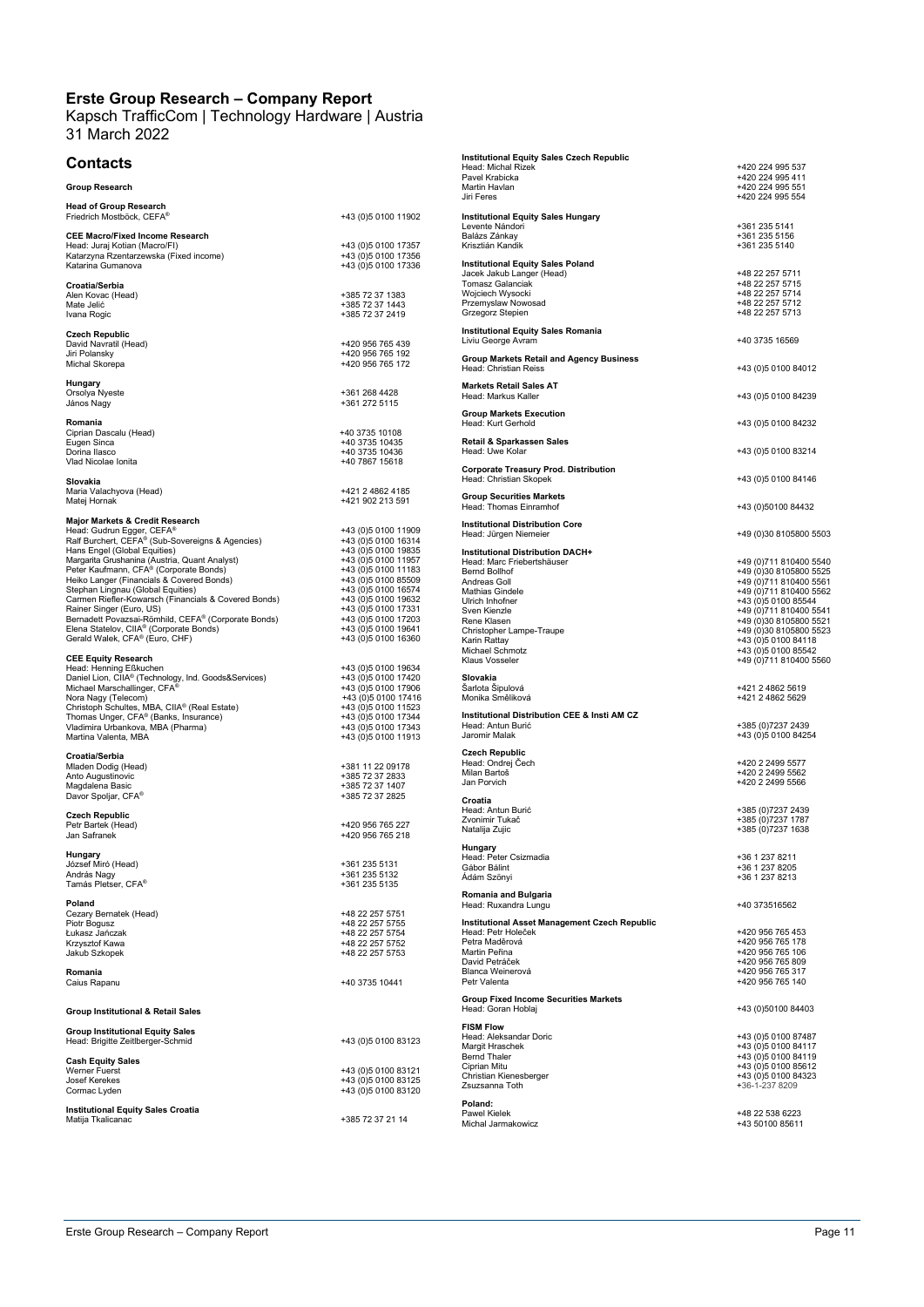Kapsch TrafficCom | Technology Hardware | Austria 31 March 2022

#### **Company description**

Kapsch TrafficCom is among the market leaders in Electronic Toll Collection (ETC) systems and the clear no.1 worldwide in Dedicated Short Range Communication (DSRC). KTC has an strong track record of winning 5 out of 11 nationwide ETC systems in Europe (SUI, AUT, CZE, POL, BLR) and supplies the worldwide biggest interoperable ETC system - the E-ZPass system in the USA. KTC's solutions combine an excellent performance rate & low operating costs. KTC always strives to be technologically independent.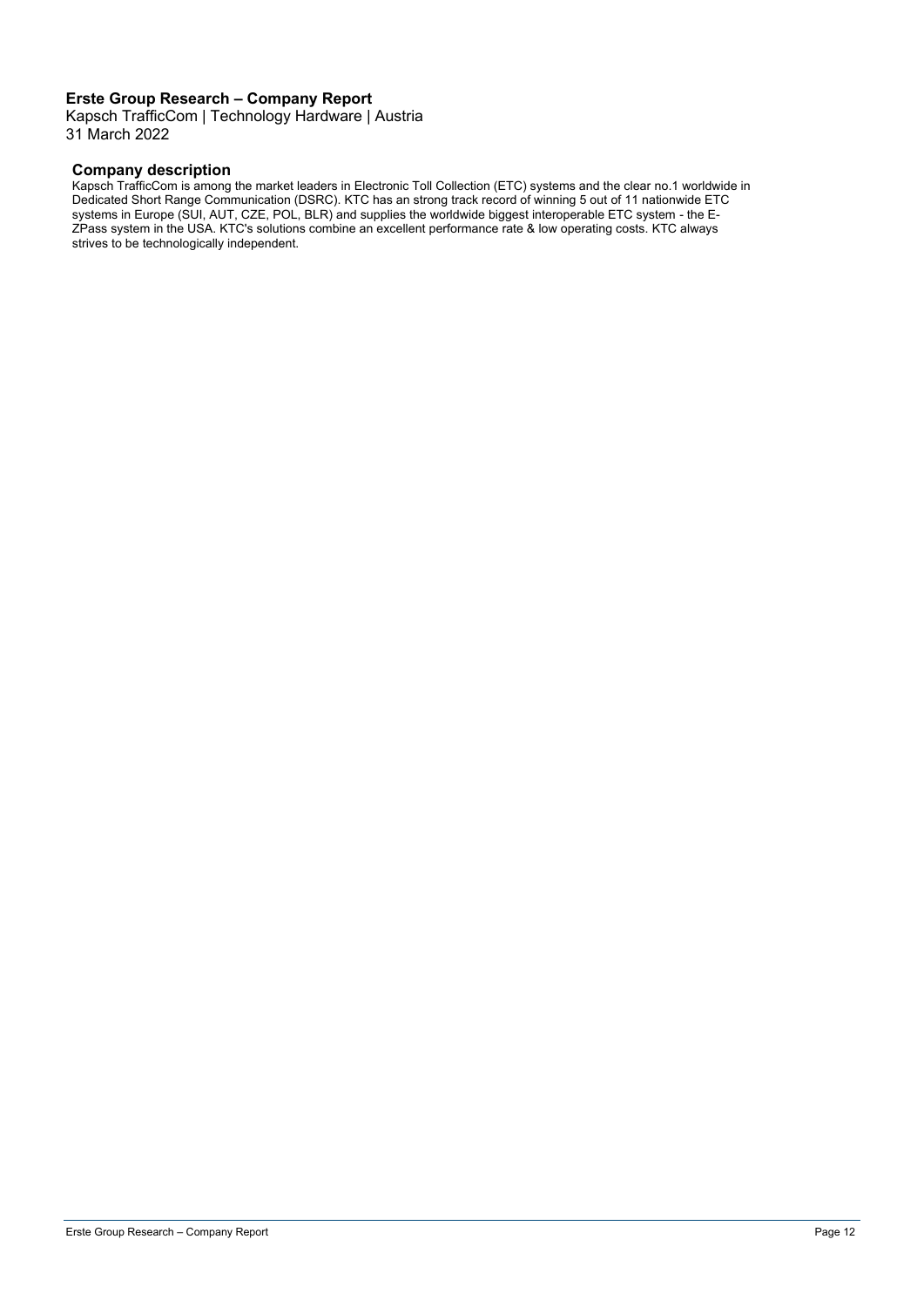Kapsch TrafficCom | Technology Hardware | Austria 31 March 2022

#### **Disclaimer**

This investment research (the "Document") has been prepared by Erste Group Bank AG or any of its consolidated subsidiaries (together with consolidated subsidiaries "Erste Group") independently and objectively for the purpose of providing additional economical information about the analyzed company or companies. The Document is based on reasonable knowledge of Erste Group's analyst in charge of producing the Document as of the date thereof and may be amended from time to time without further notice. It only serves for the purpose of providing non-binding information and does not constitute investment advice or investment recommendations. This Document does not constitute or form part of, and should not be construed as, an offer, recommendation or invitation to subscribe for or purchase any securities, and neither this Document nor anything contained herein shall form the basis of or be relied on in connection with or act as an inducement to enter into any contract or inclusion of a security or financial product in a trading strategy. All information, analysis and conclusions provided herein are of general nature. This Document does not purport to provide a comprehensive overview about any investment, the potential risks and results nor does this Document take into account any individual needs of an investor (the "Investor") in relation to proceeds, tax aspects, risk awareness and appropriateness of the security or financial product. Therefore, this Document does not replace any investor- and investment-related evaluation nor any comprehensive risk disclosure; any security or financial product has a different risk level. Performance charts and example calculations do not provide any indication for future performance of the security or the financial product. Information about past performance does not necessarily guarantee a positive development in the future and investments in securities or financial products can be of risk and speculative nature. The weaker the Company's credit-worthiness is, the higher the risk of an investment will be. Not every investment is suitable for every investor. Therefore, Investors shall consult their advisors (in particular legal and tax advisors) prior to taking any investment decision to ensure that – irrespective of information provided herein – the intended purchase of the security or financial product is appropriate for the Investor's needs and intention, that the Investor has understood all risks and that, after due examination, the Investor has concluded to make the investment and is in a position to bear the economical outcome of such investment. Investors are advised to mind the client information pursuant to the Austrian Securities Supervision Act 2018. Investment research is produced by Erste Group's division for investment research within the framework provided by applicable laws. The opinions featured in the equity and credit research reports may vary. Investors in equities may pursue different interests compared to those of investors on the credit side, related to the same issuer. The analyst has no authority whatsoever to make any representation or warranty on behalf of the analyzed Company, Erste Group, or any other person. While all reasonable care has been taken to ensure that the facts stated herein are accurate and that the forecasts, opinions and expectations contained herein are fair and reasonable, Erste Group (including its representatives and employees) neither expressly nor tacitly makes any guarantee as to or assumes any liability for the up-to-dateness, completeness and correctness of the content of this Document. Neither a company of Erste Group nor any of its respective managing directors, supervisory board members, executive board members, directors, officers or other employees shall be in any way liable for any costs, losses or damages (including subsequent damages, indirect damages and loss of profit) howsoever arising from the use of or reliance on this Document. Erste Group, associated companies as well as representatives and employees may, to the extent permitted by law, have a position in the securities of (or options, warrants or rights with respect to, or interest in the financial instruments or other securities of) the Company. Further, Erste Group, associated companies as well as representatives and employees may offer investment services to the Company or may take over management function in the Company. This Document has been produced in line with Austrian law and for the territory of Austria. Forwarding this Document as well as marketing of financial products described herein are restricted or interdicted in certain jurisdictions. This, in particular, applies to the United States, Canada, Switzerland, Australia, Korea and Japan. In particular, neither this Document nor any copy hereof may be taken or transmitted or distributed, directly or indirectly, into the United States or to US Persons (as defined in the U.S. Securities Act of 1933, as amended) unless applicable laws of the United States or certain federal states of the United States provide for applicable exemptions. Any failure to comply with these restrictions may constitute a violation of the laws of any such other jurisdiction. Persons receiving possession of this Document are obliged to inform themselves about any such restrictions and to adhere to them. By accepting this Document, the recipient agrees to be bound by the foregoing limitations and to adhere to applicable regulations. Further information may be provided by Erste Group upon request. This Document and information, analysis, comments and conclusions provided herein are copyrighted material. **Erste Group reserves the right to amend any opinion and information provided herein at any time and without prior notice. Erste Group further reserves the right not to update any information provided herein or to cease updates at all**. All information provided in this Document is nonbinding. Misprints and printing errors reserved. This document is only made to or directed at investment professionals (as that term is defined in Article 19(5) of the Financial Services and Markets Act 2000 (Financial promotion) Order 2005 ("FPO")) or to persons for whom it would otherwise be lawful to distribute it. Accordingly, persons who do not have professional experience in matters relating to investments should not rely on this document.

If one of the clauses provided for in this disclaimer is found to be illicit, inapplicable or not enforceable, the clause has to be treated separately from other clauses provided for in this disclaimer to the largest extent possible. In any case, the illicit, inapplicable or not enforceable clause shall not affect the licitness, applicability or enforceability of any other clauses.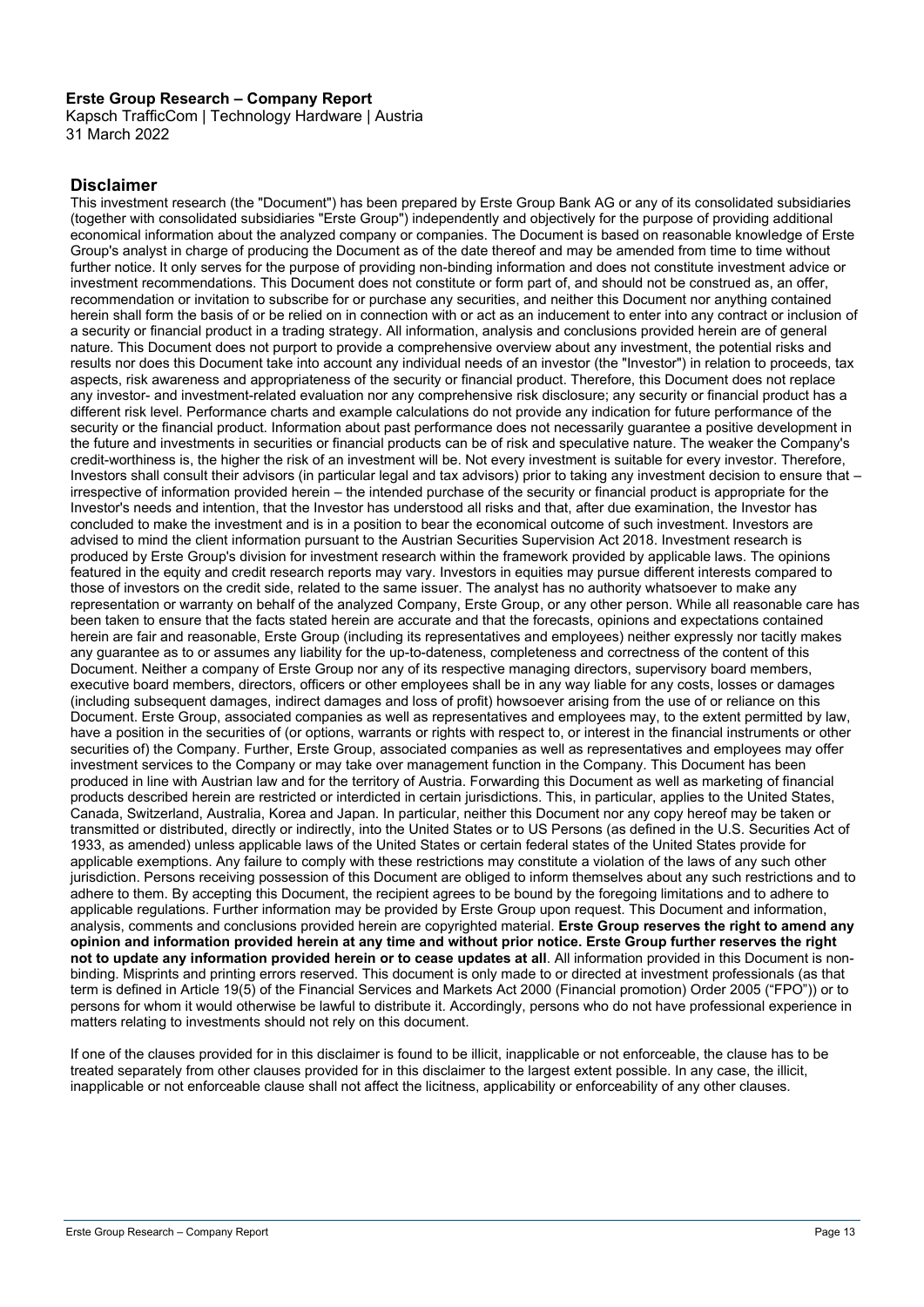Kapsch TrafficCom | Technology Hardware | Austria 31 March 2022

### **Important Disclosures**

THIS DOCUMENT MAY NOT BE TAKEN, TRANSMITTED OR DISTRIBUTED INTO THE UNITED STATES, CANADA, SWITZERLAND, AUSTRALIA, KOREA OR JAPAN OR TO ANY U.S. PERSON OR TO ANY INDIVIDUAL OUTSIDE CANADA, AUSTRALIA, SWITZERLAND, KOREA OR JAPAN WHO IS A RESIDENT OF THE UNITED STATES, CANADA, SWITZERLAND, AUSTRALIA, KOREA OR JAPAN OR TO THE PRESS IN THESE COUNTRIES.

#### **General disclosures**

All recommendations given by Erste Group Research are independent, objective and are based on the latest company, industry and other general information publicly available which Erste Group Research considers being reliable; however, we do not represent or assume any liability for the completeness of accuracy of such information or our recommendation. The best possible care and integrity is used to avoid errors and/or misstatements. No influence on the rating and/or target price is being exerted by either the covered company or other internal departments of Erste Group. Each research drawn up by an analyst is reviewed by a senior research executive or agreed with a senior analyst/deputy (4-eyes-principle). Erste Group has implemented extensive Compliance Rules on personal account dealings of analysts (please see "Conflicts of Interest"). Analysts are not allowed to involve themselves in any paid activities with the covered companies except as disclosed otherwise. No part of their compensation was, is, or will be directly or indirectly related to the specific recommendation(s) or views expressed by them contained in this document. Erste Group may engage in transactions with financial instruments, on a proprietary basis or otherwise, in a manner inconsistent with the view taken in this research report. In addition, others within Erste Group, including strategists and sales staff, may take a view that is inconsistent with that taken in this research report.

#### **Conflicts of interest**

**Disclosure Checklist**

Disclosures of potential conflicts of interest relating to Erste Group Bank AG, its affiliates or branches and its relevant representatives and employees with respect to the issuers, financial instruments and/or securities forming the subject of this document are updated daily.

An overview of conflicts of interest for all analysed companies by Erste Group in Research is provided under the following link: Disclosure (erstegroup.com)

Erste Group Bank AG ensures with internal policies that conflicts of interest are managed in a fair and reasonable manner. The overview on policies regarding "Managing Conflicts of Interest in Connection with Investment Research" is provided under the following link: [https://produkte.erstegroup.com/Retail/de/PDF/Umgang\\_mit\\_Interessenskonflikten/index.phtml.](https://produkte.erstegroup.com/Retail/de/PDF/Umgang_mit_Interessenskonflikten/index.phtml)

The distribution of all recommendations and the distribution of recommendations in relation to which investment services have been provided is available under the following link:

[https://produkte.erstegroup.com/Retail/de/PDF/Recommendations\\_Distribution/index.phtml.](https://produkte.erstegroup.com/Retail/de/PDF/Recommendations_Distribution/index.phtml)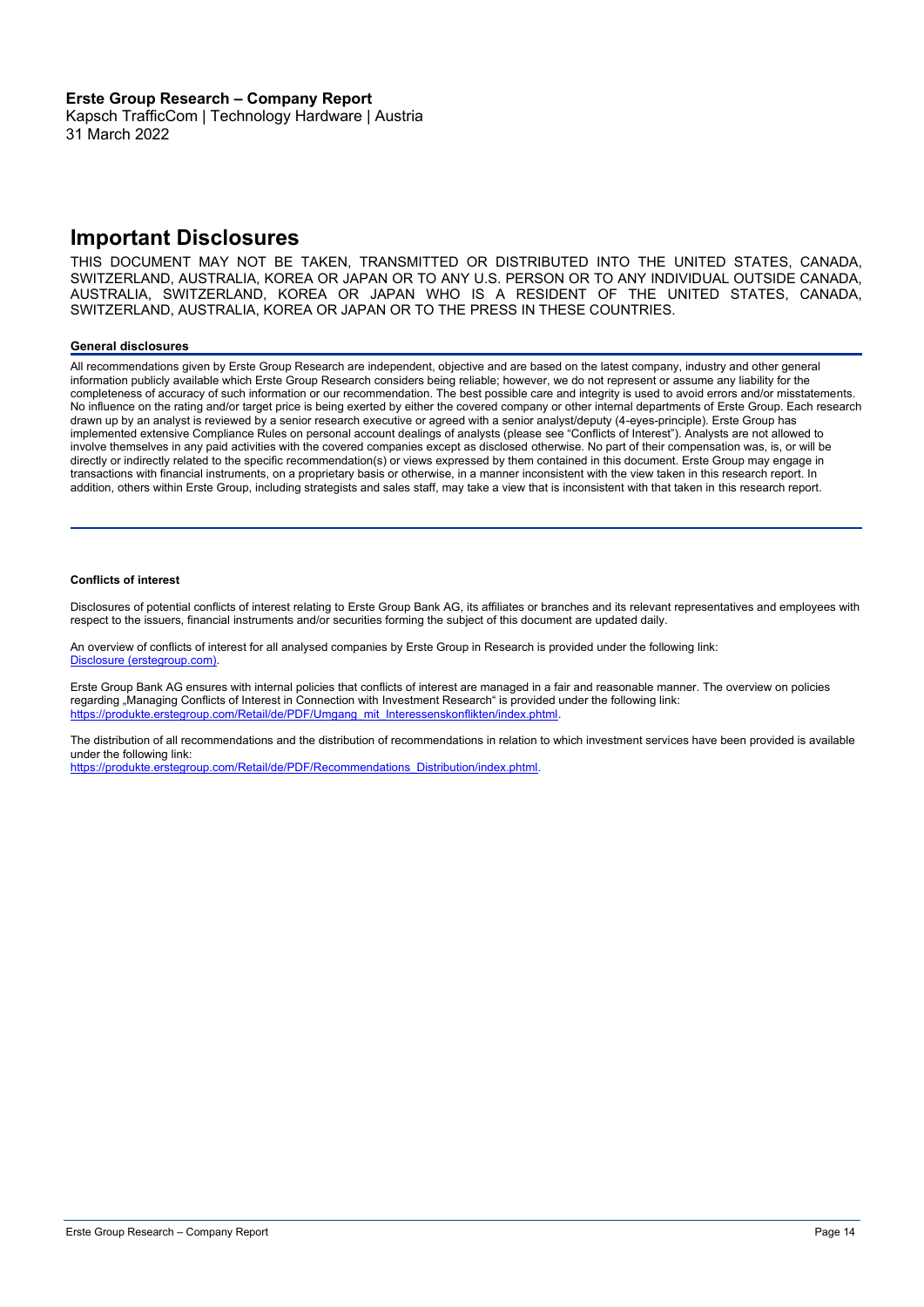**Description of specific disclosures**

Kapsch TrafficCom | Technology Hardware | Austria 31 March 2022

| <b>Erste Group rating definitions</b> |                                  |  |  |
|---------------------------------------|----------------------------------|--|--|
| Buy                                   | > +20% from target price         |  |  |
| Accumulate                            | $+10\%$ < target price < $+20\%$ |  |  |
| Hold                                  | $0\%$ < target price < +10%      |  |  |
| Reduce                                | $-10\% <$ target price $< 0\%$   |  |  |
| Sell                                  | < -10% from target price         |  |  |

Our target prices are established by determining the fair value of stocks, taking into account additional fundamental factors and news of relevance for the stock price (such as M&A activities, major forthcoming share deals, positive/negative share/sector sentiment, news) and refer to 12 months from now. All recommendations are to be understood relative to our current fundamental valuation of the stock. The recommendation does not indicate any relative performance of the stock vs. a regional or sector benchmark.

A history of all recommendations within the last 12 months is provided under the following link: [https://www.erstegroup.com/en/research/research-legal.](https://www.erstegroup.com/en/research/research-legal)

#### **Explanation of valuation parameters and risk assessment**

Unless otherwise stated in the text of the financial investment research, target prices in the publication are based on a discounted cash flow valuation and/or comparison of valuation ratios with companies seen by the analyst as comparable or a combination of the two methods. The result of this fundamental valuation is adjusted to reflect the analyst's views on the likely course of investor sentiment. Whichever valuation method is used there is a significant risk that the target price will not be achieved within the expected timeframe. Risk factors include unforeseen changes in competitive pressures or in the level of demand for the company's products. Such demand variations may result from changes in technology, in the overall level of economic activity or, in some cases, from changes in social values. Valuations may also be affected by changes in taxation, in exchange rates, in the capital market sentiment and in regulatory provisions. Investment in overseas markets and instruments such as ADRs can result in increased risk from factors such as exchange rates, exchange controls, taxation, political, economic and social conditions.

All market prices within this publication are closing prices of the previous trading day (unless otherwise mentioned within the publication).

Detailed information about the valuation and methodology of investment research by the Erste Group Bank AG is provided under the following link: [Bewertungsmethoden \(erstegroup.com\)](https://produkte.erstegroup.com/Retail/de/PDF/Bewertungsmethoden/index.phtml)

#### **Planned frequency of updates for recommendations**

Target prices for individual stocks are meant to be 12 month target prices, starting from the date of the publication. Target prices and recommendations are reviewed usually upon release of quarterly reports, or whenever circumstances require.

Periodical publications are identified by their respective product name and indicate update frequency as such (e.g. Quarterly). Recommendations mentioned within these publications are updated in an according frequency, unless otherwise mentioned (e.g. a 12M TP is not updated on a monthly base, even when mentioned in summarizing monthly/quarterly product).